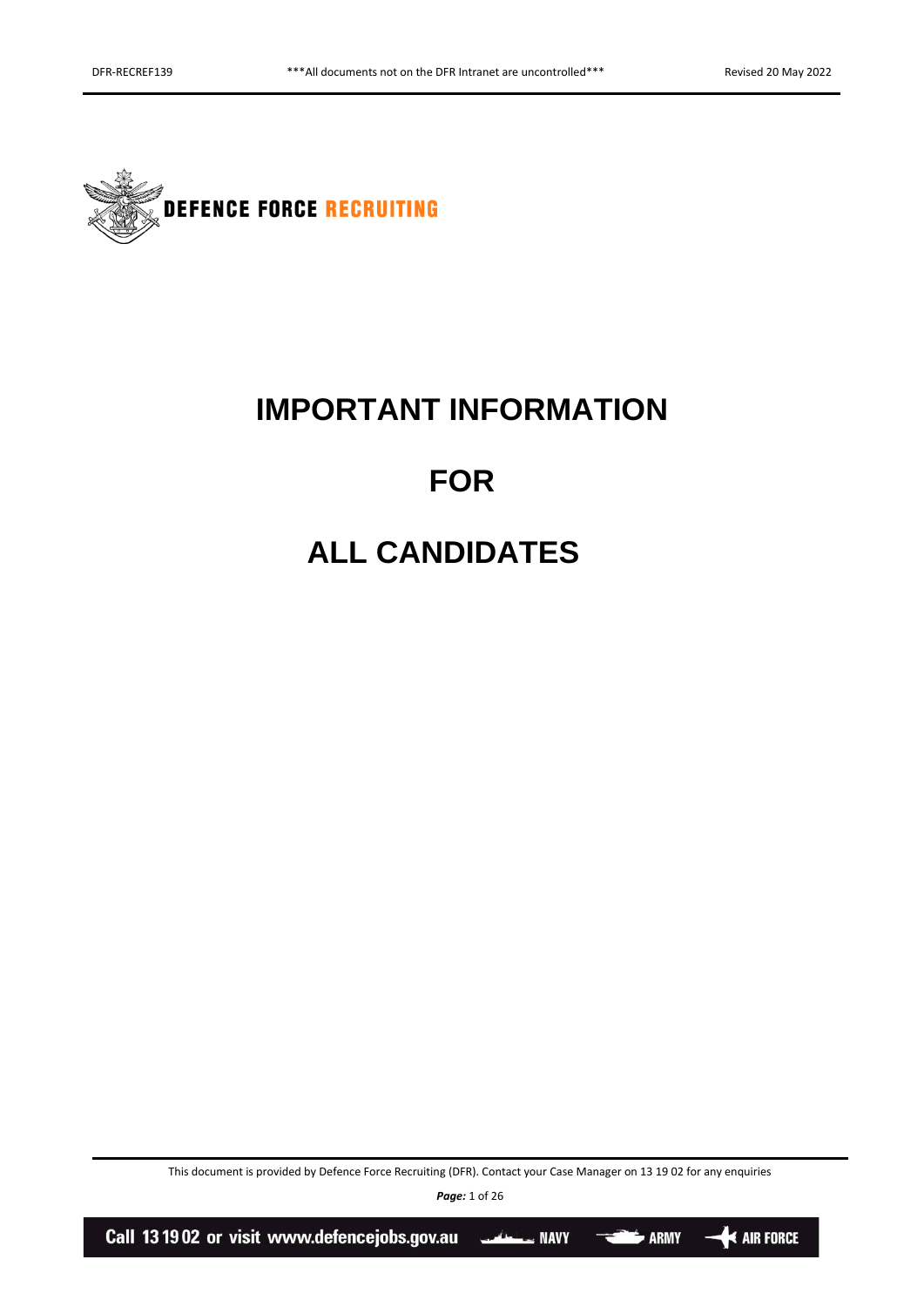| INFORMATION FOR ALL CANDIDATES (OFFICER OR GENERAL ENTRY) 4                                            |  |
|--------------------------------------------------------------------------------------------------------|--|
|                                                                                                        |  |
|                                                                                                        |  |
|                                                                                                        |  |
|                                                                                                        |  |
|                                                                                                        |  |
| GENERAL RESERVES INFORMATION (OFFICER OR GENERAL ENTRY) 6                                              |  |
|                                                                                                        |  |
|                                                                                                        |  |
| THE FOLLOWING INFORMATION IS APPLICABLE TO OFFICER ENTRY CANDIDATES ONLY?                              |  |
|                                                                                                        |  |
|                                                                                                        |  |
|                                                                                                        |  |
| Army Initial Military Training - Royal Military College, Duntroon (Full-time and Reserve candidates) 7 |  |
|                                                                                                        |  |
|                                                                                                        |  |
|                                                                                                        |  |
|                                                                                                        |  |
|                                                                                                        |  |
| THE FOLLOWING INFORMATION IS APPLICABLE TO GENERAL ENTRY CANDIDATES ONLY                               |  |
|                                                                                                        |  |
|                                                                                                        |  |
|                                                                                                        |  |
|                                                                                                        |  |
|                                                                                                        |  |
|                                                                                                        |  |
|                                                                                                        |  |
|                                                                                                        |  |
| <b>IMPORTANT REQUIREMENTS OF ADF SERVICE - POLICIES AND CONDITIONS  14</b>                             |  |
|                                                                                                        |  |
|                                                                                                        |  |
|                                                                                                        |  |
|                                                                                                        |  |
|                                                                                                        |  |
|                                                                                                        |  |
|                                                                                                        |  |
|                                                                                                        |  |
|                                                                                                        |  |
|                                                                                                        |  |
|                                                                                                        |  |

This document is provided by Defence Force Recruiting (DFR). Contact your Case Manager on 13 19 02 for any enquiries



**ARMY** 

 $\overline{\phantom{a}}$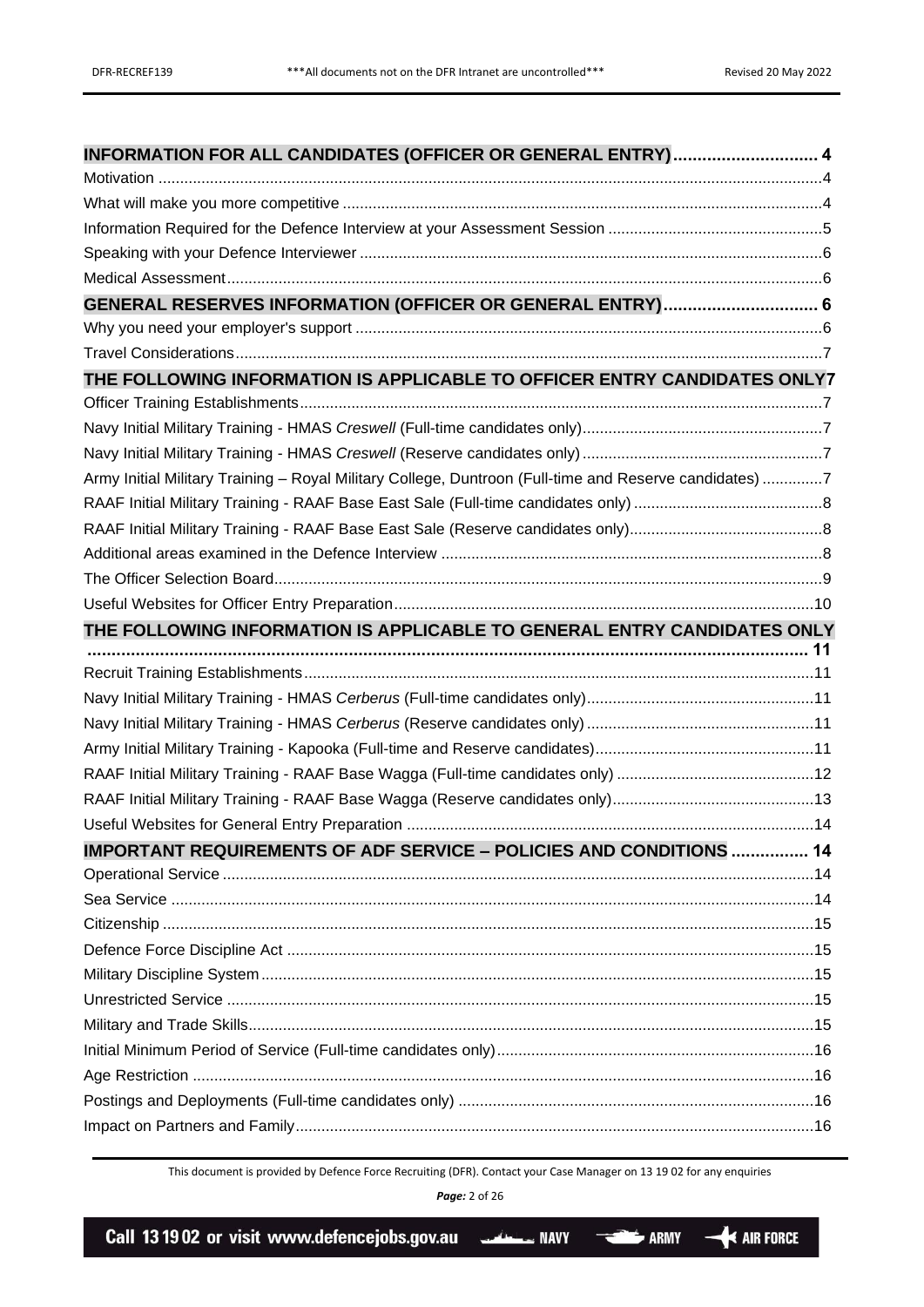| Department of Defence Reserve and Employer Support Division - Office of Reserve Service Protection |  |
|----------------------------------------------------------------------------------------------------|--|
|                                                                                                    |  |
|                                                                                                    |  |
|                                                                                                    |  |
|                                                                                                    |  |

This document is provided by Defence Force Recruiting (DFR). Contact your Case Manager on 13 19 02 for any enquiries



**ARMY** 

 $\overline{\phantom{a}}$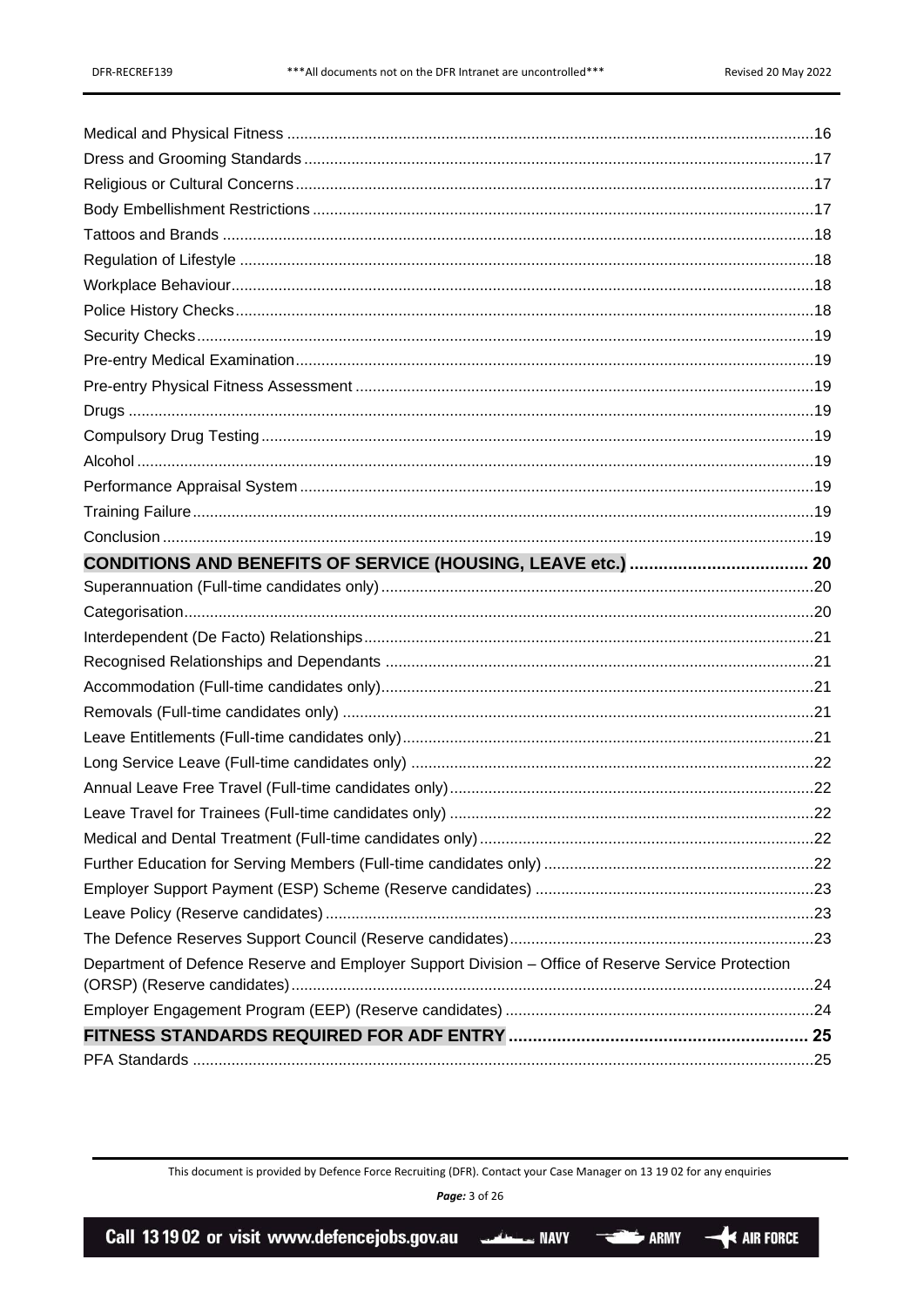# <span id="page-3-0"></span>**INFORMATION FOR ALL CANDIDATES (OFFICER OR GENERAL ENTRY)**

This document provides you with some practical advice that will assist you through the selection process and the requirements for service in the Australian Defence Force (ADF). If you are seriously thinking about a career with the ADF then read on. The information in this document is relevant throughout your recruiting process and after enlistment or appointment in the ADF. You should review it regularly, especially when you get closer to enlistment or appointment.

<span id="page-3-1"></span>**Motivation** is a major point which will be evaluated in detail by each of the interviewers during the recruitment process. You must be well prepared and learn everything you can about the roles and responsibilities of the position you are applying for. As a candidate, expect the interviewer to ask questions aimed at satisfying themselves on these issues.

Once you have successfully completed an Job Opportunity Assessment (JOA), Career Coach (CC) Session and submitted all the required documentation, you'll attend an Assessment Session. This will include a Medical Assessment, a Psychological Interview and a Defence Interview.

Academic results, health and fitness are only some of the factors considered when selecting applicants for entry. It is important to remember that your application will be considered in competition with others on a national basis.

As your application progresses through the recruitment process you will be constantly assessed against the ADF's values and ethics. This may include the consideration of available information including your employment history, associations, and any police involvements.

On the 1st of October 2020, the Secretary and CDF announced the new Defence Values and Behaviours. The Defence Values, also known as 'Our Values', have replaced all other Group and Service values. They are:

- Service The selflessness of character to place the security and interests of our nation and its people ahead of my own.
- Courage The strength of character to say and do the right thing, always, especially in the face of adversity.
- Respect The humanity of character to value others and treat them with dignity.
- Integrity The consistency of character to align my thoughts, words and actions to do what is right.
- Excellence The willingness of character to strive each day to be the best I can be, both professionally and personally.

In accordance with Defence's policy regarding the use of social media, candidates are reminded that certain online behaviours, including the posting of material that is considered offensive towards any group or person, based on any personal traits, attributes, beliefs or practices that exploit, objectify or are derogatory of gender, ethnicity or religion may amount to conduct that could constitute an offence against provisions of the *Defence Force Discipline Act 1982*. Candidates' online activity, not limited to the maintenance of social media accounts, may be reviewed and considered as part the Defence Force Recruiting (DFR) assessment process, to determine a candidate's suitability for entry into the ADF.

# <span id="page-3-2"></span>**What will make you more competitive?**

- Motivation and attitude
- Knowledge of the Australian Defence Force
- Demonstration of Defence values
- Ambition and knowledge about the roles that you wish to undertake
- Being able to meet all of the eligibility criteria
- Your General Aptitude Score
- Performance at your interview
- Performance at your Pre-entry Fitness Assessment
- Your overall merit compared to other candidates competing for similar employment categories.

This document is provided by Defence Force Recruiting (DFR). Contact your Case Manager on 13 19 02 for any enquiries

*Page:* 4 of 26



 $\Rightarrow$  ARMY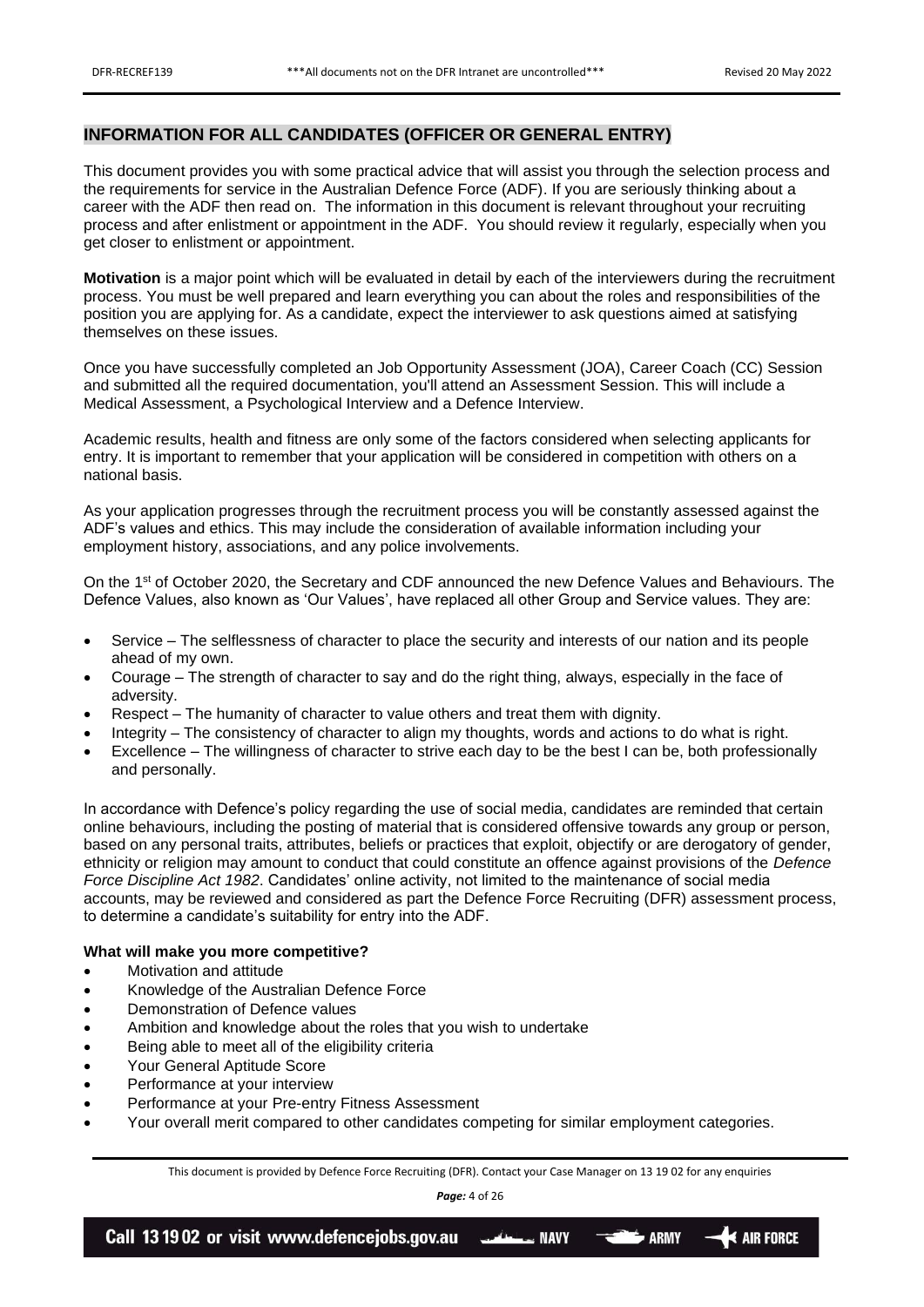# <span id="page-4-0"></span>**Information Required for the Defence Interview at your Assessment Session**

As part of the selection process you will be required to undertake an interview with a Defence Interviewer. The Defence Interview is an opportunity for you to demonstrate your motivation and knowledge about the ADF and the job or jobs you have applied for. Based on your responses the interviewer will make an assessment about your suitability for the position(s) and your ability to withstand the demanding requirements of ADF service. You should know the answers to the following:

# **Motivation**

- Why do you wish to be in the ADF?
- Why do you wish to join the Service you are applying for? (Navy, Army, Air Force)
- Why do you want to be a…? **Career Choice** e.g. Army Officer (General Service Officer), Australian Defence Force Academy (ADFA), Warehouse Storeperson, Vehicle Mechanic
- What do you think are some of the challenges you will face at initial military training?
- How will you overcome these challenges?

# **Job/Training Understanding**

- What is your initial minimum period of service (IMPS)?
- What are some of the responsibilities of the Service you are applying for?
- Why does the ADF have values?
- Initial Military Training: location, duration, course content?
- Initial Employment Training: location, duration, course content?
- What can you expect to be your day-to-day role once posted to your unit?

# **Fitness**

- What is the physical fitness standard for enlistment? *Please refer to "FITNESS STANDARDS REQUIRED FOR ADF ENTRY" of this document for specifics.*
- When was the last time you attempted all the elements of a Pre-Entry Fitness Assessment (PFA) at the same time?
- Describe your structured physical training program?
- For Navy and Army applicants, what are the specific swim test requirements and can you pass the swim test
- ?

# **ADF Policies and Conditions**

- What are the ADF Policies and Conditions? Understand and be prepared to describe them:
	- Drugs and alcohol non-medical use of drugs
	- Defence Force Discipline Act
	- Workplace Behaviour
	- IMPS
	- What is unrestricted service?
	- Your understanding of a combat role

## **Understanding the ADF**

- What are some of the actions/activities the ADF has been involved in overseas?
- What are some of the domestic operations/local tasks the ADF has been involved in?

# **Additional Questions for Officers:**

- Why do you want to be an Officer and not be a sailor, soldier or aviator?
- What is your understanding of the roles and responsibilities of leadership and management and how does this apply to the role of an Officer?
- What is your understanding of the Officer Selection Board?

**Please Note**: The above questions are only a guide. These questions indicate the minimum standard of knowledge we expect you to have. It is in your best interest to study as much relevant information as possible to prepare for the interview. There are a number of useful websites referred to throughout this document that

This document is provided by Defence Force Recruiting (DFR). Contact your Case Manager on 13 19 02 for any enquiries

*Page:* 5 of 26

Call 13 19 02 or visit www.defencejobs.gov.au Julius NAVY

 $\Rightarrow$  ARMY

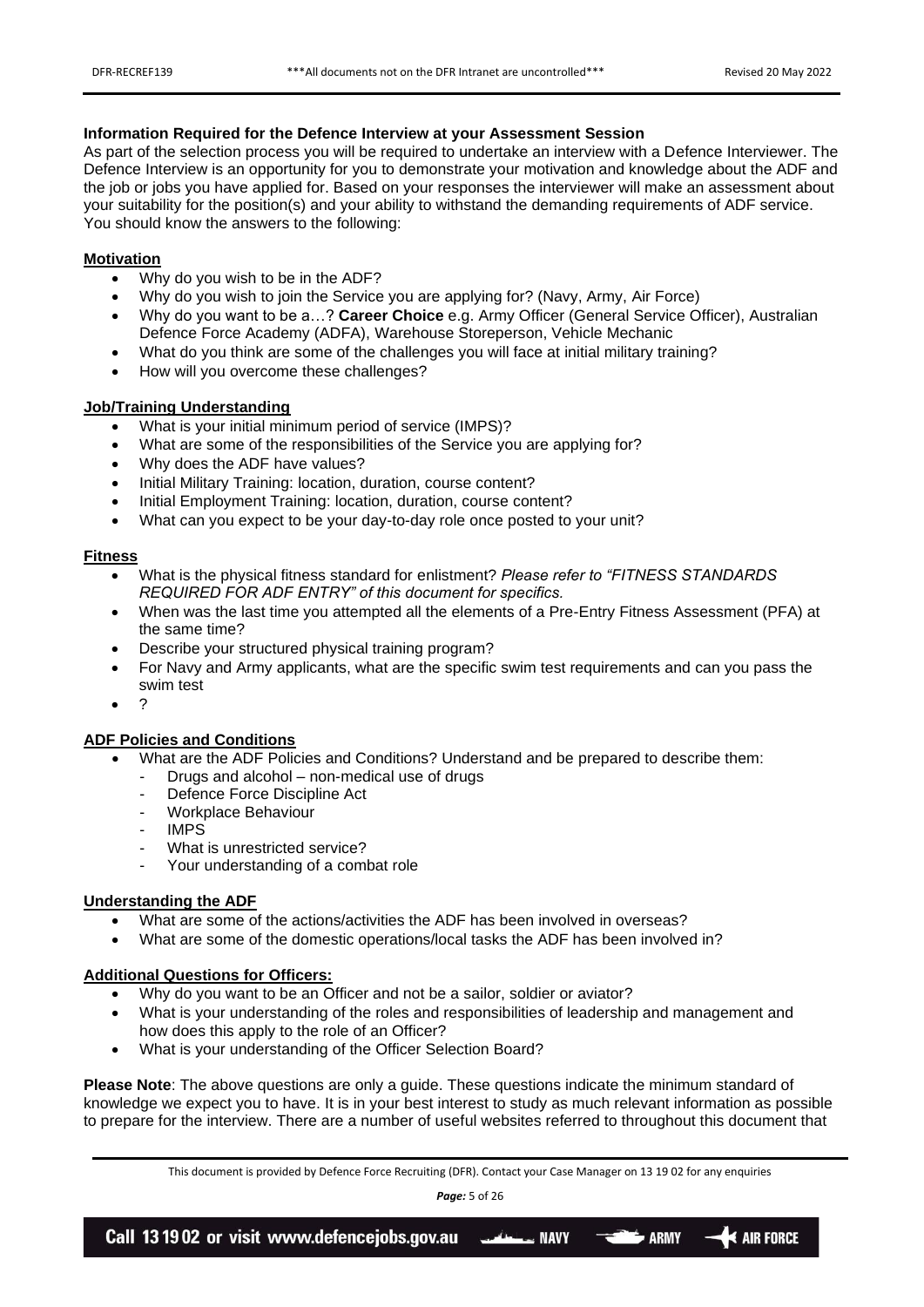**K** AIR FORCE

may assist you in accessing this information. Some employment categories in the ADF are a popular career choice and there can be long waiting times for them depending on existing vacancies and competition.

# <span id="page-5-0"></span>**Speaking with your Defence Interviewer**

The Defence Interviewer is a member of the ADF from any of the three Services. The interview is confidential and there is no set time limit; however, most interviews take approximately 30-45 minutes. The best advice to candidates is to be honest and be yourself. If you get nervous, don't worry. There's no harm in telling your Defence Interviewer that you're nervous.

The questions the Defence Interviewer will ask are varied and are in no particular order. Don't be concerned if you can't answer all the questions; however, the more prepared you are, the more questions you should be able to answer and the more confident you'll be. The Defence Interviewer does not expect you to be able to recite all the information available on the Defence Jobs website. Instead, concentrate on being able to express yourself in your own words.

At the end of the interview, your Defence Interviewer will either recommend you for the job(s) you have applied for or provide advice and suggestions on areas you need to address to improve your competitiveness.

Full-time candidates please note: some specialist General Entry jobs may also be required to appear before a Selection Board e.g. Air Force Crew Attendant and Loadmaster. Refer to the Additional Requirements section of your job listing on the Defence Jobs website [\(https://www.defencejobs.gov.au\)](https://www.defencejobs.gov.au/) for more information. The section below regarding Officer Selection Boards can also be used as a guide.

# <span id="page-5-1"></span>**Medical Assessment**

As part of the selection process you will be required to undergo a medical assessment. Detailed information regarding the process is contained in the pamphlet [The Medical Process for Candidates Applying for Entry](https://www.google.com/url?sa=t&rct=j&q=&esrc=s&source=web&cd=&cad=rja&uact=8&ved=2ahUKEwiEj_yd1LD3AhVXRmwGHZzXATkQFnoECAgQAQ&url=https%3A%2F%2Fwww.defencejobs.gov.au%2F-%2Fmedia%2FDFR%2FFiles%2FDFT_Document_MedicalProcess.pdf%3Fdownload%3Dtrue&usg=AOvVaw24iPY9-Fffrx9Ljfn9Mr_f) into the Australian Defence Force' found in the 'Documents and Brochures' section of Defence Jobs. You should familiarise yourself with the detail contained in this pamphlet as there are a number of actions required for successful completion of this assessment.

# <span id="page-5-2"></span>**GENERAL RESERVES INFORMATION (OFFICER OR GENERAL ENTRY)**

Defence Reserves make a commitment to train and serve in the defence and protection of Australia. The ADF is increasingly drawing on the skills and expertise of these Reserve military personnel to maintain capability. Defence Reserves are not only committed to the defence and protection of Australia, but also in most cases, committed to a civilian career as well. The support of their employers and families, as well as the community, is vital. It is, therefore, important for Reserves to manage their Defence commitment along with their civilian career obligations and aspirations. There shouldn't be a conflict between military and civilian careers, especially as the skills Reserves gain benefit both their military employment and their civilian employer.

It is, therefore, important that your employer supports you – the Reserve member.

# <span id="page-5-3"></span>**Why you need your employer's support**

Having your employer's support of your Reserve service is invaluable when managing your service obligations, such as requesting leave to attend training or an exercise. This is especially important if you are nominated for a period of continuous Service training or a deployment. Being open and honest about your commitments as a Reserve member and telling your employer about the skills and training you receive as a result will help a great deal. Your employer will be more likely to support you if they recognise the extra skills and qualities you are gaining and how these skills can assist their business or organisation.

# **Further Information:**

**Reserves website:** <http://www.defencereservessupport.gov.au/>

This document is provided by Defence Force Recruiting (DFR). Contact your Case Manager on 13 19 02 for any enquiries

```
Page: 6 of 26
```
Call 13 19 02 or visit www.defencejobs.gov.au Julius NAVY  $\Rightarrow$  ARMY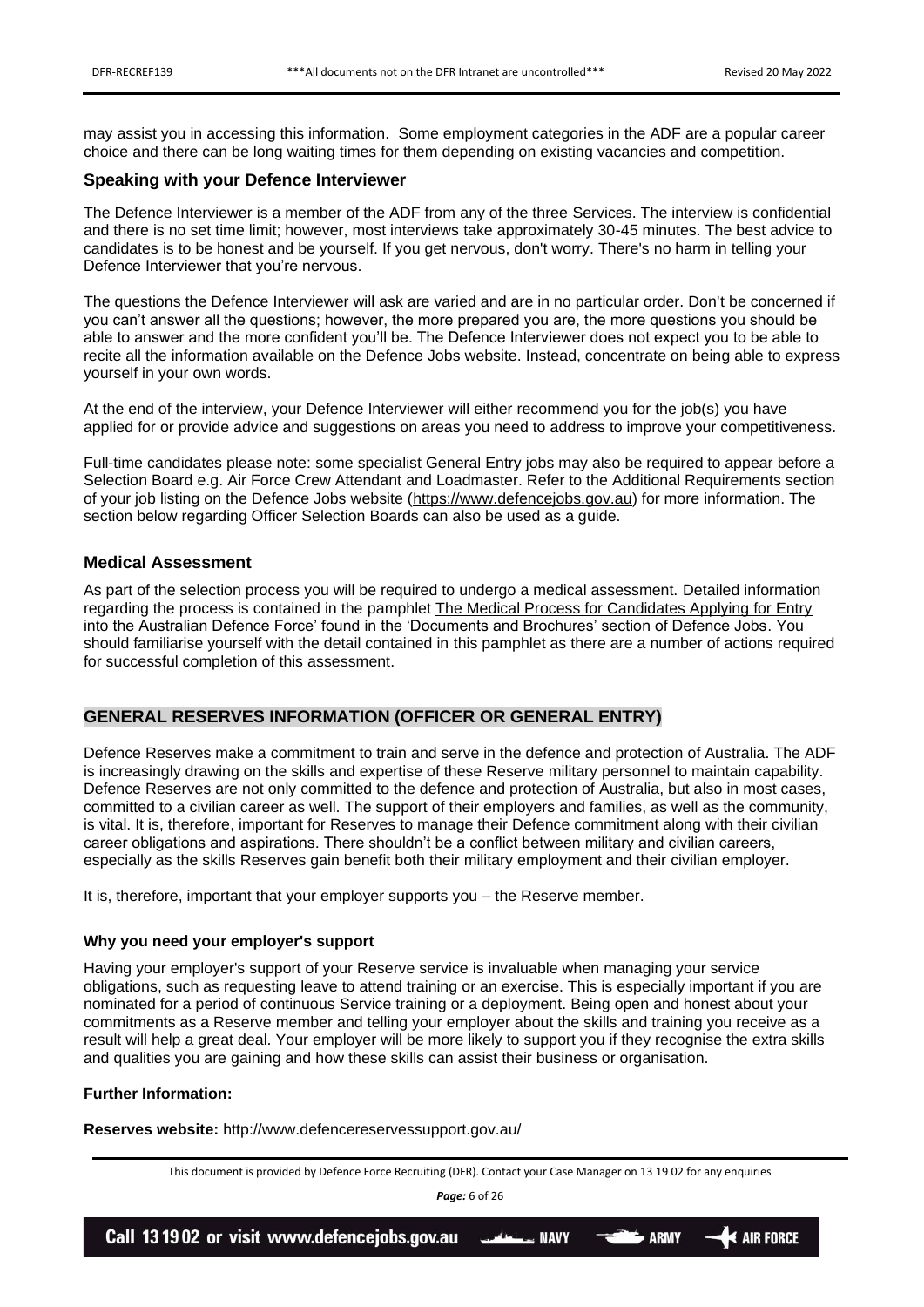# <span id="page-6-0"></span>**Travel Considerations**

When contemplating an application for the Reserves, it is worth noting your travel time to and from the unit as you will have to meet your minimum parading commitments. For Reserve candidates, it is preferred that you reside within two to three hours of your unit. If you live outside of this, approval will need to be obtained before you can receive an offer to enlist. For further details, please discuss this with a military mentor (your CC) or your Case Manager.

# <span id="page-6-1"></span>**THE FOLLOWING INFORMATION IS APPLICABLE TO OFFICER ENTRY CANDIDATES ONLY**

# <span id="page-6-2"></span>**Officer Training Establishments**

# <span id="page-6-3"></span>**Navy Initial Military Training - HMAS** *Creswell* (Full-time candidates only)

The Royal Australian Naval College at HMAS *Creswell* is situated 35 km south-east of Nowra, on the NSW South Coast within the Jervis Bay Territory and Booderee National Park.

Although training days can differ, a typical day during the first four weeks of training will commence at 0530 and often does not finish until 2200. Navy Officer training is conducted over 19 weeks and is designed to give you sufficient knowledge and skills to provide a basis for your Service career. The training includes both classroom and practical activities. Most subjects are individually tested. Examinations are set to ensure Officers are sufficiently prepared to undertake further specialist training. Private study areas are available in the college.

Officers who successfully complete training participate in a graduation parade, which is held in the last week of training. Officers will have the opportunity to invite family and friends to view the parade. For additional information on Navy Officer Training go to [https://www.navy.gov.au/naval-college.](https://www.navy.gov.au/naval-college)

## <span id="page-6-4"></span>**Navy Initial Military Training - HMAS** *Creswell* (Reserve candidates only)

The Royal Australian Naval College at HMAS *Creswell* is situated 35 km south-east of Nowra, on the NSW South Coast within the Jervis Bay Territory and Booderee National Park.

Training for Navy Reserve Officers comprises of four phases, as follows:

- **Phase 1:** You will undertake Phase 1 upon appointment. This training is residential, undertaken at the Royal Australian Naval College over 16 days.
- **Phase 2:** This phase currently comprises modules delivered through flexible learning, either in eight days residential or external over no more than 12 months.
- **Phase 3:** You will undertake Phase 3 training at the Royal Australian Naval College over ten days. It comprises combat survivability (fire-fighting and damage control), survival at sea and first aid.
- **Phase 4:** The final phase is a sea training deployment on a major fleet unit for a period of five to 14 days.

For additional information on Navy Reserve Officer Training go to [https://www.navy.gov.au/naval-college.](https://www.navy.gov.au/naval-college)

<span id="page-6-5"></span>**Army Initial Military Training – Royal Military College, Duntroon** (Full-time and Reserve candidates) The Army Officer Course is conducted at the Royal Military College, Duntroon located in Canberra, ACT. The course is physically challenging and mentally demanding. General Service Officers undertake 18 months of training, made up of three terms of approximately six months duration. Specialist Service Officers undertake 42 days training.

For additional information on Army Officer Training go to [https://www.army.gov.au/our-life/training/rmc](https://www.army.gov.au/our-life/training/rmc-duntroon)[duntroon.](https://www.army.gov.au/our-life/training/rmc-duntroon)

This document is provided by Defence Force Recruiting (DFR). Contact your Case Manager on 13 19 02 for any enquiries

*Page:* 7 of 26

Call 13 19 02 or visit www.defencejobs.gov.au Julius NAVY  $\blacktriangleleft$  AIR FORCE  $\Rightarrow$  ARMY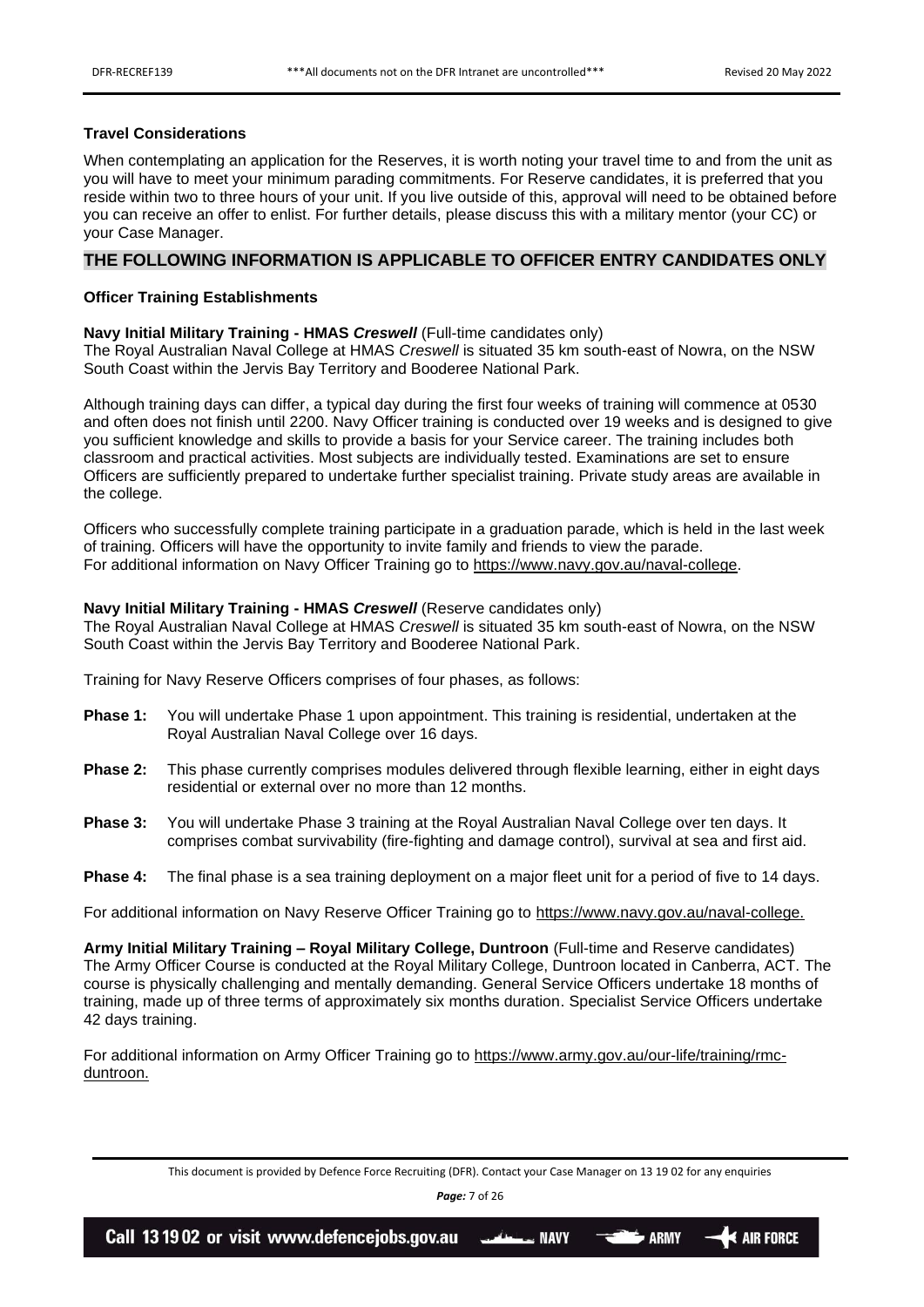# <span id="page-7-0"></span>**RAAF Initial Military Training - RAAF Base East Sale** (Full-time candidates only)

The Officers' Training School is located at RAAF Base East Sale, in East Sale, VIC, approximately 220 km east of Melbourne. The major elements of the course involve introduction to military life, Defence values and attitudes, ground defence and weapons training, leadership and personal development, communication skills and Air Force operation studies.

The training is a live-in course, conducted over 17 weeks.

# <span id="page-7-1"></span>**RAAF Initial Military Training - RAAF Base East Sale** (Reserve candidates only)

The Officers' Training School is located at RAAF Base East Sale, in East Sale, VIC, approximately 220 km east of Melbourne. Reserve Officers can complete the full-time course or complete the modularised Initial Officer Course within a two year period. The course requires residential attendance, and is broken into five phases:

- **Phase 1:** Induction and Orientation phase (six weeks)
- **Phase 2:** Academic Consolidation phase (three weeks)
- **Phase 3:** Leadership Preparatory and Ground Defence Preparatory phase (three weeks)
- **Phase 4:** Ground Defence Assessment phase (2 weeks)
- **Phase 5:** Leadership Assessment phase (2 weeks).

# <span id="page-7-2"></span>**Additional areas examined in the Defence Interview**

An ADF Officer is a leader. They are required to influence others to achieve planned objectives (professionally, with courage and dedication). Leadership is the major ingredient which binds a team together through loyalty, honesty, and good communication, thus allowing the team to achieve the desired objective.

Your ability to lead others and communicate effectively is an important part of being an Officer. Success on military courses and promotion examinations, as well as an Officer's day-to-day performance, depends greatly on strong communication skills, both written and oral. Accordingly, your Defence Interviewer will note your conversational skills, your vocabulary, and your sentence structure and grammar. Additionally, they will assess your understanding of leadership concepts, your experience and potential for leadership positions as an Officer. This may include an assessment of:

- Leadership positions you may have held
- School appointments
- Leadership camps
- Public speaking
- Community involvement
- Team sports participation
- General knowledge and understanding of current ADF operations read national newspapers; read Defence newspapers (online)
- Self-confidence
- **Maturity**
- How you plan to balance your current civilian employment or studies with your new commitments, particularly whilst undertaking training (Reserve candidates only).

This document is provided by Defence Force Recruiting (DFR). Contact your Case Manager on 13 19 02 for any enquiries

*Page:* 8 of 26

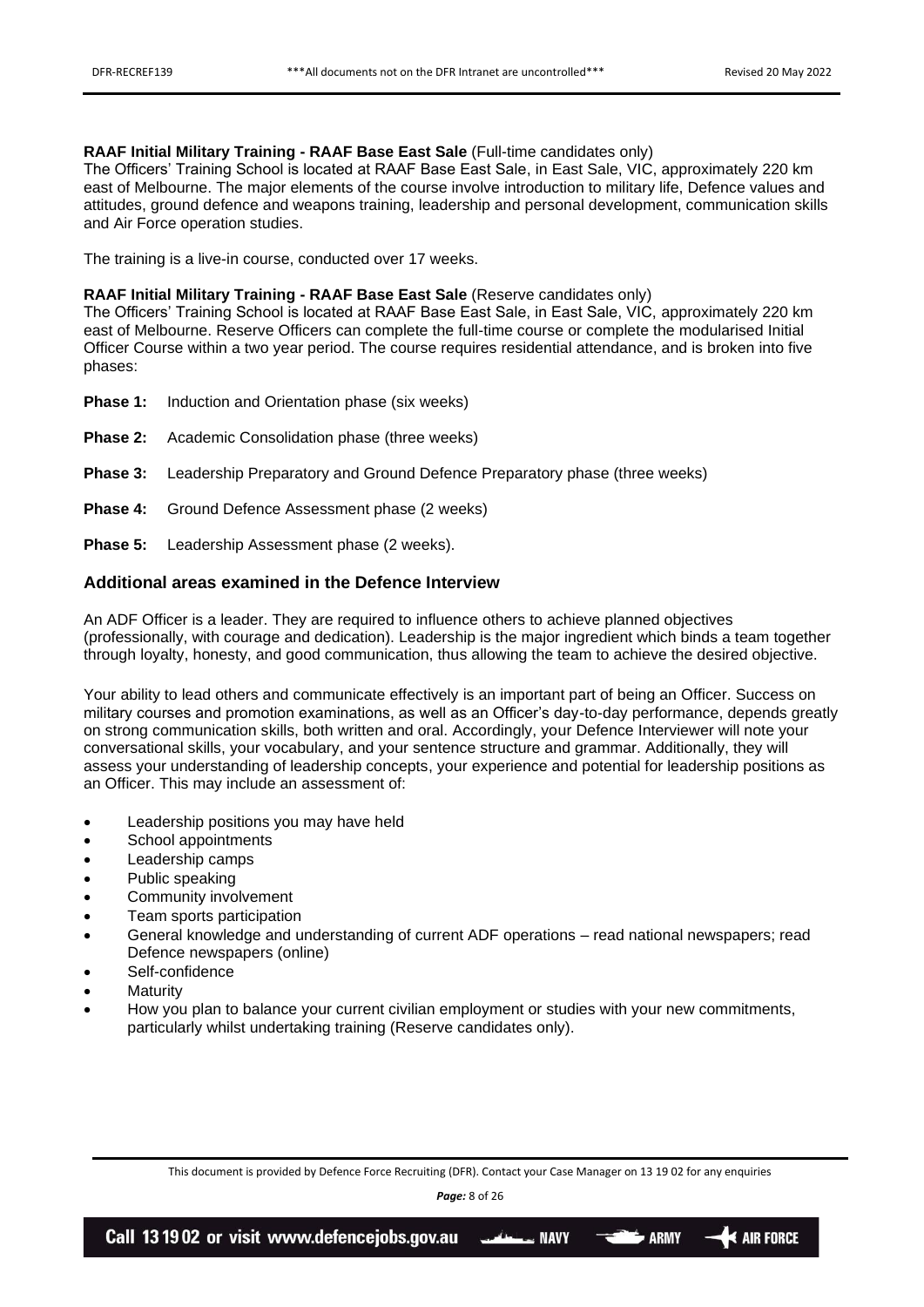# <span id="page-8-0"></span>**The Officer Selection Board**

If you intend to apply for entry as an Officer and you successfully pass the JOA, CC Session and Assessment Sessions, you will be required to appear before an Officer Selection Board (OSB). Recruiting needs to be satisfied that you have leadership potential and that you have the individual abilities considered critical to the role of an Officer in the ADF. The individual Service makes this determination through the OSB.

The OSB consists of a series of activities designed to test aspects such as leadership, teamwork and individual abilities, as well as a range of challenging problem-solving exercises designed to test your competitiveness for available vacancies. The OSB usually consists of a number of activities including:

- Oral presentation
- Outdoor activity and fitness assessment (GSO ADFA/RMC/ARES only)
- Formal interviews (all positions and Services)
- Attend Aviation Screening Program (ASP) for all avenues of entry for Pilots and Mission Aircrew

The formal interviews will be conducted before a panel of Officers usually including:

- President (ADF member)
- Specialist Officer (ADF member)
- **Psychologist**

The OSB will offer you the opportunity to make a favourable impression upon the Board. Whilst Board members will make allowances for applicants who are nervous, and will do their best to put them at ease, they will expect you to overcome and control nervousness and present yourself in the best light.

The following are points for you to consider to improve your presentation:

- Pay careful attention to dress and grooming–first impressions are important
- Be confident and sell yourself
- Answer all questions completely and honestly
- Think before you speak
- Listen carefully; be alert and responsive at all times

To help you prepare for the OSB, you are encouraged to attend an OSB Information Session. Your attendance is not a requirement of the recruiting process but is recommended to assist in your progress. There are many questions you must ask yourself before applying for an appointment as an Officer. You must be absolutely sure that you really want to be an Officer in the ADF, and know the reasons why. Careful preparation is essential to ensure a knowledgeable and confident presentation at interviews and the OSB. There are some websites listed below which may assist with your preparation.

This document is provided by Defence Force Recruiting (DFR). Contact your Case Manager on 13 19 02 for any enquiries

*Page:* 9 of 26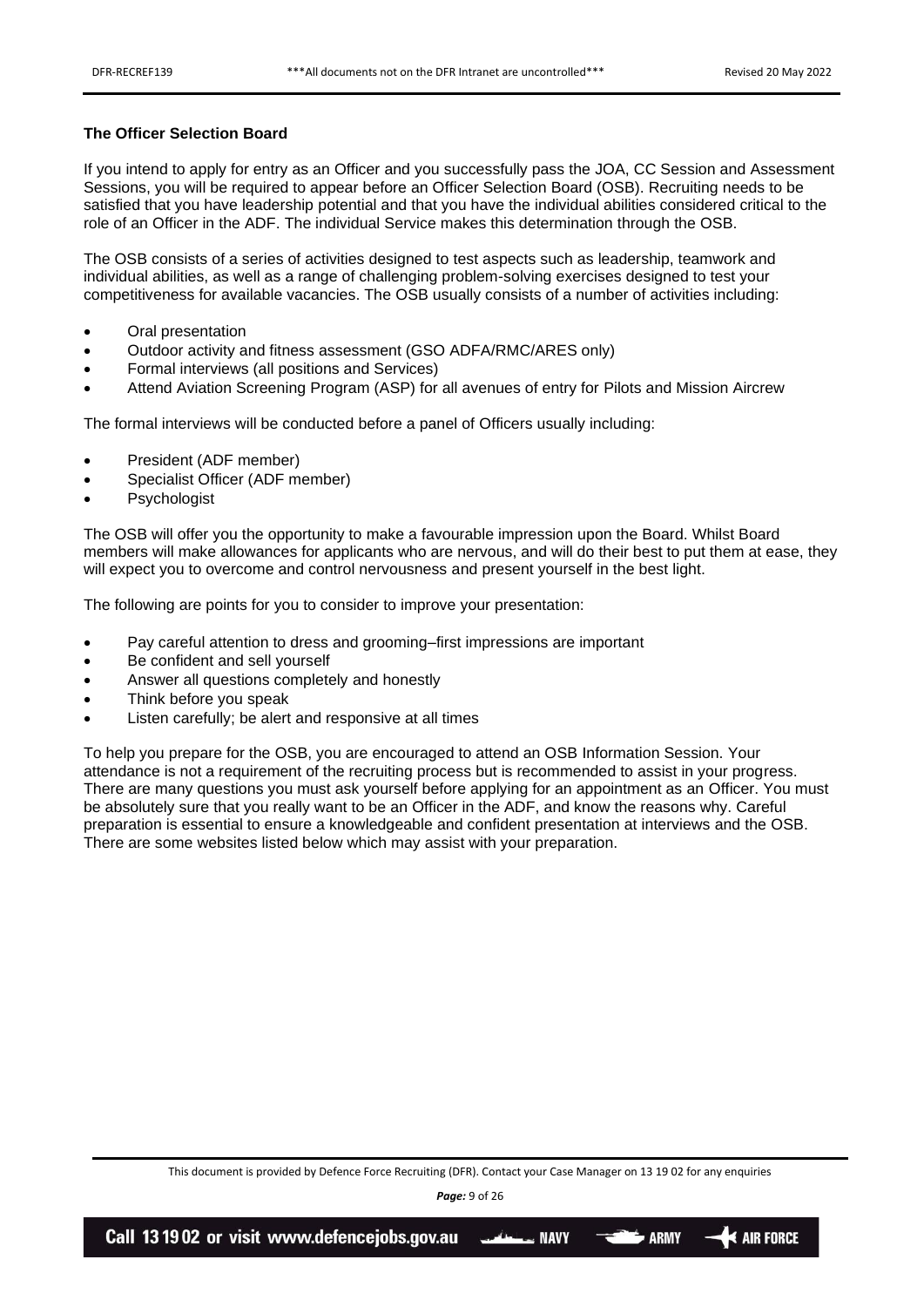# <span id="page-9-0"></span>**Useful Websites for Officer Entry Preparation**

| Website                             | <b>Address</b>                                                               |
|-------------------------------------|------------------------------------------------------------------------------|
| Defence Jobs                        | https://www.defencejobs.gov.au/                                              |
| Navy                                | https://www.navy.gov.au                                                      |
| Army                                | https://www.army.gov.au/                                                     |
| RAAF                                | https://www.airforce.gov.au                                                  |
| Australian Defence Force<br>Academy | https://www.defence.gov.au/adfa                                              |
| Royal Australian Naval College      | https://www.navy.gov.au/join-navy/naval-college/new-entry-<br>officer-course |
| <b>Royal Military College</b>       | https://www.army.gov.au/our-life/training/rmc-duntroon                       |
| <b>ADF Reserves</b>                 | http://www.defencejobs.gov.au/reserves/                                      |
| <b>ADF Operations</b>               | www.defence.gov.au                                                           |

This document is provided by Defence Force Recruiting (DFR). Contact your Case Manager on 13 19 02 for any enquiries

*Page:* 10 of 26

Call 13 19 02 or visit www.defencejobs.gov.au **AIR FORCE ARMY NAVY** المستشفين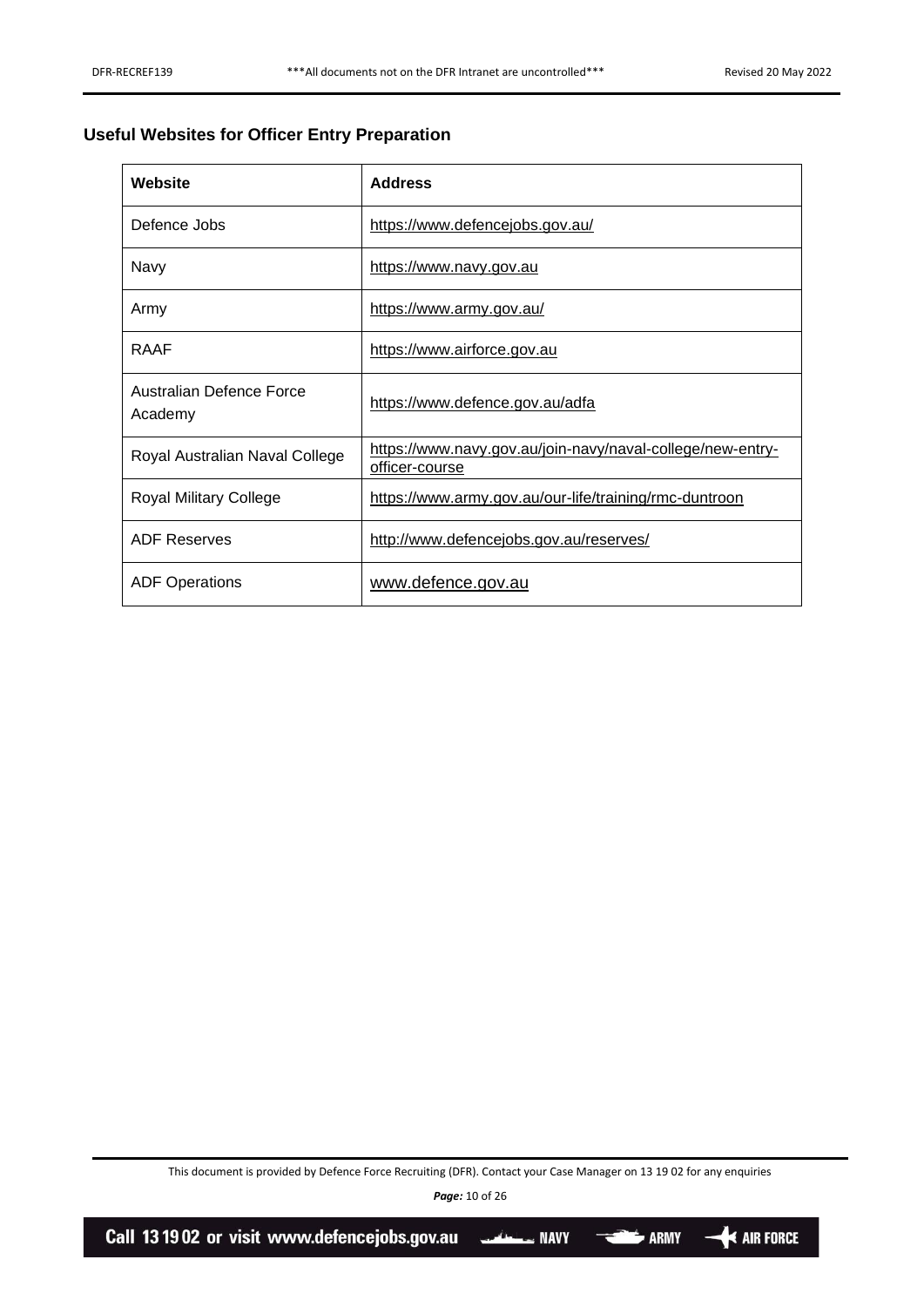# <span id="page-10-0"></span>**THE FOLLOWING INFORMATION IS APPLICABLE TO GENERAL ENTRY CANDIDATES ONLY**

# <span id="page-10-1"></span>**Recruit Training Establishments**

### <span id="page-10-2"></span>**Navy Initial Military Training - HMAS** *Cerberus* (Full-time candidates only)

The Royal Australian Navy Recruit School in HMAS *Cerberus* is situated on Western Port Bay, Victoria, about 70km south-east of Melbourne. The school has its own administration building, accommodation blocks and classrooms. On arrival you will be issued with a tracksuit, bedding and towels for immediate use and you'll be allocated a bunk in shared accommodation.

Your first four days at HMAS *Cerberus* will mainly be taken up with medical and dental checks, issue of initial kit (uniform), a haircut, completion of documentation, parade training and fitness training. Although training days can differ, a typical day will commence at 0430 and often does not finish until 2130.

Navy Recruit training is continued over the next 11 weeks and is designed to give you sufficient knowledge and skills to provide a basis for your Service career. The training includes both classroom and practical activities. Most subjects are individually tested. Examinations are set to ensure recruits are sufficiently prepared to undertake further specialist training at category schools. Private study areas are available in the school and a Duty Instructor is available for assistance during non-instructional hours.

Recruits who successfully complete training participate in a graduation parade, which is normally held on Friday of the last week of training. Recruits will have the opportunity to invite family and friends to view the parade.

For additional information on Navy Recruit Training go to [https://www.navy.gov.au/join-navy/recruit-school.](https://www.navy.gov.au/join-navy/recruit-school)

# <span id="page-10-3"></span>**Navy Initial Military Training - HMAS** *Cerberus* (Reserve candidates only)

The Royal Australian Navy Recruit School in HMAS *Cerberus* is situated on Western Port Bay, Victoria, about 70km south-east of Melbourne. The school has its own administration building, accommodation blocks and classrooms. On arrival you will be issued with a tracksuit, bedding and towels for immediate use and you'll be allocated a bunk in shared accommodation.

Training for Naval Reserve (NR) Recruits comprises of three phases, as follows:

- **Phase 1:** You will undertake Phase 1 upon enlistment. This training is residential, undertaken at the Recruit School over 19 days (including weekends). NR Recruits will join general entry recruits for three weeks of training, which includes 'kit up', swim test, general induction (rites of passage), basic Navy knowledge and parade training.
- **Phase 2:** This currently comprises summative assessments and is normally undertaken out of hours whilst conducting the Phase 3 training.
- **Phase 3:** You are required to complete Phase 3 within 12 months from enlistment. Depending on your availability, Phase 3 may be conducted immediately following Phase 1. This training is residential and is conducted over a 12 day period. It comprises combat survivability (fire-fighting and damage control), survival at sea and first aid.

For additional information on Navy Recruit Training go to [www.navy.gov.au/join-navy/recruit-school.](http://www.navy.gov.au/join-navy/recruit-school)

# <span id="page-10-4"></span>**Army Initial Military Training - Kapooka** (Full-time and Reserve candidates)

The Army Recruit Course is conducted at the Army Recruit Training Centre. Army Recruit Training Centre is located at Kapooka, approximately 12km from Wagga Wagga, NSW. The course is physically challenging and mentally demanding. You will be required to work hard for up to seven days per week with little time for recreation. The working day is lengthy starting at 0600 and finishing at 2200.

This document is provided by Defence Force Recruiting (DFR). Contact your Case Manager on 13 19 02 for any enquiries

*Page:* 11 of 26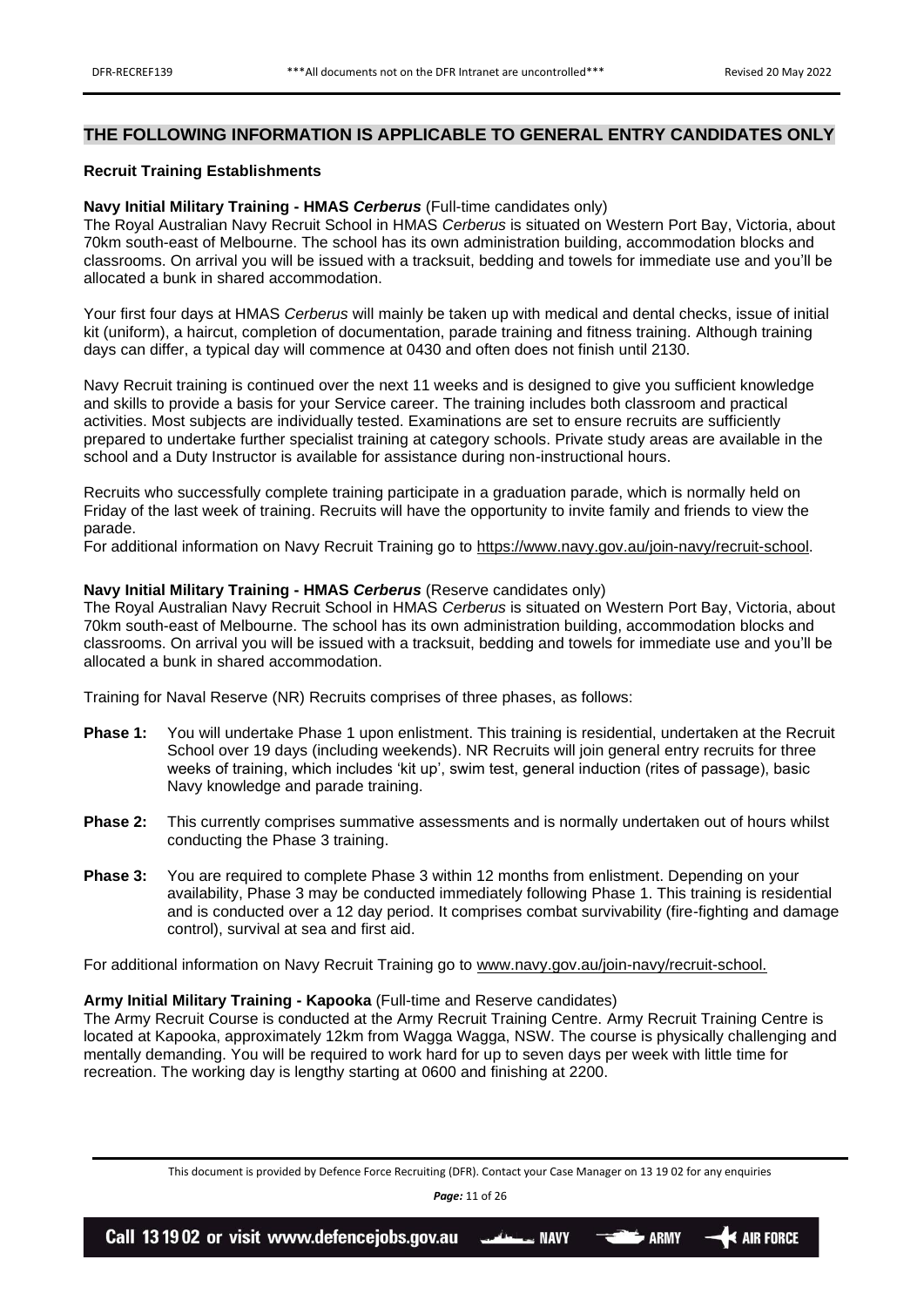The training is the same for both genders. You will be required to partake in physical training sessions on most days and achieve set standards (by assessment). Other training includes: weapon handling, first aid, drill, navigation, communication (using a radio), administration, dress and bearing, military lifestyle, discipline, and field craft (i.e. living in the field as a member of a group).

Physical training is a vital requirement of military training. A qualified instructor will instruct you. Fitness will cover the following areas: Pre-entry Fitness Assessment, swim test, endurance training, strength training, pool activities, small team games, high wire confidence course, obstacle courses, endurance marching (over increasing distances), and bayonet training. The final fitness test is "THE CHALLENGE", a combination of endurance marching, obstacle courses, shooting and other activities. This test not only assesses fitness but also determination, teamwork, mateship and confidence.

You will also be instructed in the handling and firing of the F88 Steyr and the F89 Minimi. This includes the stripping, assembling, cleaning, and firing of the weapons. Safety is critical in this phase of training.

Drill is also taught, and is a part of everyday life in the Army, whether it is for a morning parade or a ceremonial duty. Field craft includes camouflage, movement in the field and reaction drills. It also involves learning to live in the field and how to prepare and eat ration pack food, signalling etc.

You will be accommodated in a three-story brick building (barracks) and share a room with three other recruits. The rooms contain a bed, wardrobe and a chair for each recruit. Each floor can accommodate up to 50 recruits and this is known as a platoon. Within the platoon are groups of 10 recruits. This is known as a section. Each section has a Corporal in charge. Each platoon has a Sergeant and a Lieutenant. Platoons can be of mixed gender; however, male and female recruits will not share the same accommodation room. You will be instructed on maintaining the barracks and your room. Inspections are conducted on a regular basis.

The Army provides all your nutritional requirements. You will not need to take foodstuffs, drinks or supplements with you. You will eat in the Other Ranks Mess.

You will not normally be permitted visitors while undertaking training; however, friends and relatives are encouraged to come to the march out (graduation) parade.

Some of the administration that will be conducted while at Kapooka includes: induction briefs, a blood test, issue of equipment and clothing, pay and allowances, maintaining barracks, dental checks and inoculations. You will also receive instruction on maintaining equipment and clothing, the Army's drugs policy, unit and standing orders, the Defence Force Discipline Act, Work Health and Safety, workplace behaviour awareness, Corps in the Army, leave and removal entitlements.

The aim of the training at Army Recruit Training Centre is to impart the basic requirements of a soldier and prepare you for your job training. It will also inspire other soldierly attributes such as: teamwork, dedication, duty, honour, courage and mateship.

For additional information on Army Recruit Training go to [https://www.army.gov.au/our-life/training/army](https://www.army.gov.au/our-life/training/army-recruit-training-centre-kapooka)[recruit-training-centre-kapooka.](https://www.army.gov.au/our-life/training/army-recruit-training-centre-kapooka)

# <span id="page-11-0"></span>**RAAF Initial Military Training - RAAF Base Wagga** (Full-time candidates only)

1 Recruit Training Unit (1RTU) is located at RAAF Base Wagga, in Wagga Wagga, NSW. The aims of the recruit course are to:

- a. Provide an orderly transition from civilian to Service life;
- b. Equip recruits with the basic military knowledge, skills and physical fitness to perform their future roles in the RAAF; and
- c. Develop the values, attitudes and personal qualities required of RAAF members.

This document is provided by Defence Force Recruiting (DFR). Contact your Case Manager on 13 19 02 for any enquiries

*Page:* 12 of 26

 $\Rightarrow$  ARMY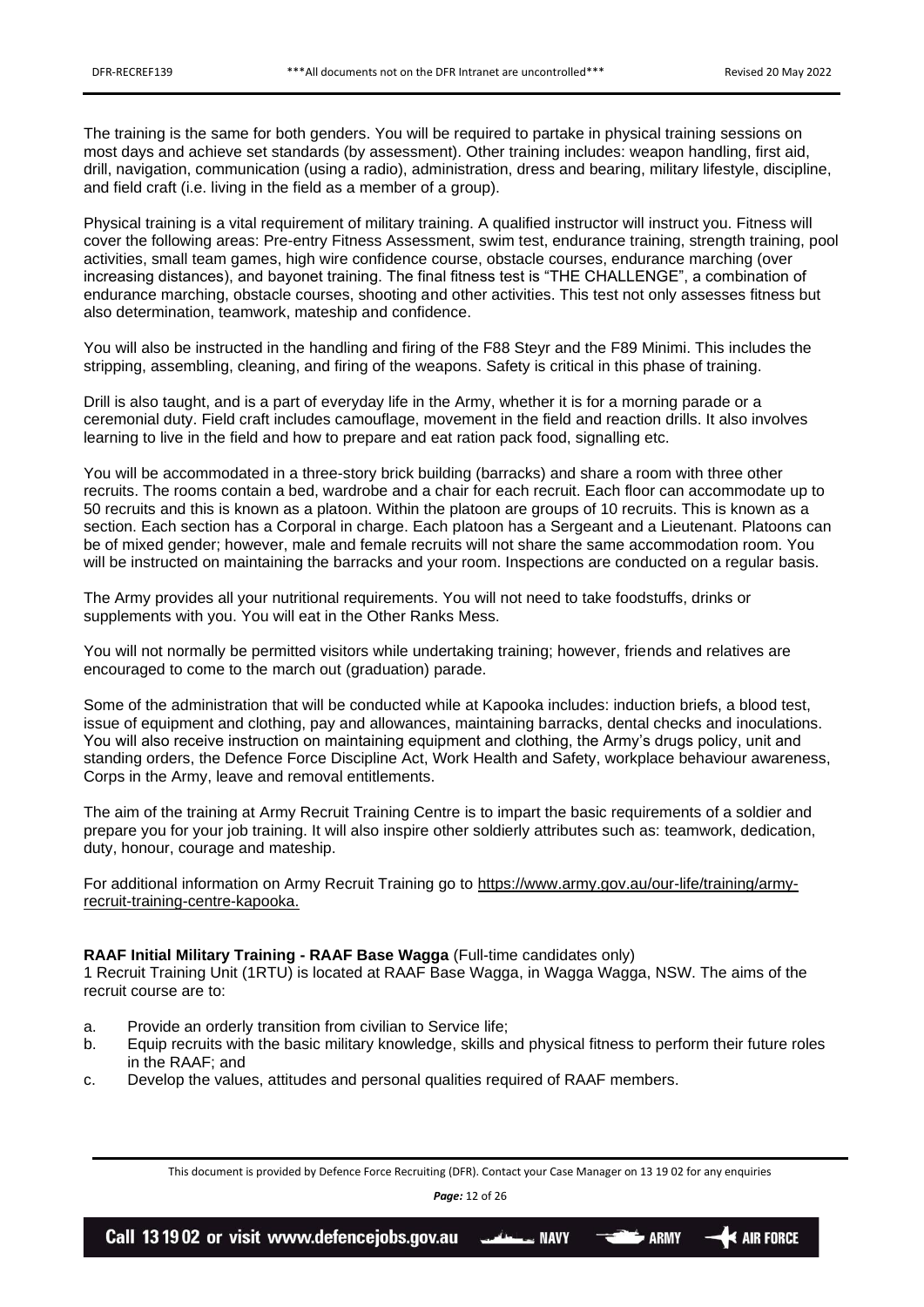The length of the course is 10.6 weeks; however, your time at 1RTU may be extended if you are back-coursed due to injury, COVID quarantine restrictions or training failure. You should, therefore, avoid making serious personal and financial commitments in anticipation of definitely graduating after 10.6 weeks. For the first week you will undertake a preliminary fitness assessment, initial briefings and post-enlistment induction activities. On arrival at Wagga your enlistment intake will be divided into course groups of approximately 30 recruits, and each course will be allocated a serial number and two Non-Commissioned Officers (NCOs). Your course NCOs will be responsible for most of the instruction and supervision during your course, and will also be available to assist with any problems that you or your course mates may have; whether related to training, administration, or personal matters.

The content of the recruit course is the same for all enlistees; irrespective of their age, gender, experience or intended employment mustering. The course covers common aspects of military knowledge, skills and attitudes that are necessary for all aviators to operate effectively in the Air Force.

The course is designed to be a total learning experience, which will dominate your life for the time you're at Wagga. You will undertake active outdoor training in practical skills such as drill; weapon handling and firing, airfield defence, firefighting, abseiling and fitness; as well as formal classroom lessons on Air Force knowledge, military law, personal administration, interpersonal skills and first aid. You'll also be required to maintain your personal behaviour, appearance, belongings and accommodation to high military standards at all times. All aspects of the training are assessed by practical and/or written examinations and personal assessments. You must pass every area of the course in order to graduate. Although the standards required are high, they are well within the reach of all enlistees.

If you need to undergo training for your specific mustering it will be conducted at another training school after you successfully complete recruit training. All necessary information on your mustering training is available to you on the DefenceJobs website. If you have any pre-enlistment questions about your mustering training, including dates, course length and content, you should ensure they have been answered by your DFRC or sourced on the DefenceJobs website, before you come to 1RTU.

# <span id="page-12-0"></span>**RAAF Initial Military Training - RAAF Base Wagga** (Reserve candidates only)

Reserve candidates undertake the same course (10.6 weeks) as full-time candidates at 1RTU located at RAAF Base Wagga. Reserve candidates can elect to undertake the full-time course in one attendance or can choose to attend the course in modularised phases over a longer period of time. Reserve candidates are encouraged to attend the full-time course; however, the part-time option is available where civilian employment cannot support an extended time away from the workplace.

The modularised phases are broken down as follows; however, it is recommended Reserve candidates complete the first two phases consecutively. All phases must be completed within two years of joining the RAAF Active Reserve.

- Phase One 2.6 weeks
- Phase Two 2 weeks
- Phase Three 3 weeks
- Phase Four 3 weeks

Your time at 1RTU (10.6 weeks) may be extended if you are back-coursed due to injury or training failure. For additional information on 1RTU go to [https://www.airforce.gov.au](https://www.airforce.gov.au/) and use the search field.

*Page:* 13 of 26

This document is provided by Defence Force Recruiting (DFR). Contact your Case Manager on 13 19 02 for any enquiries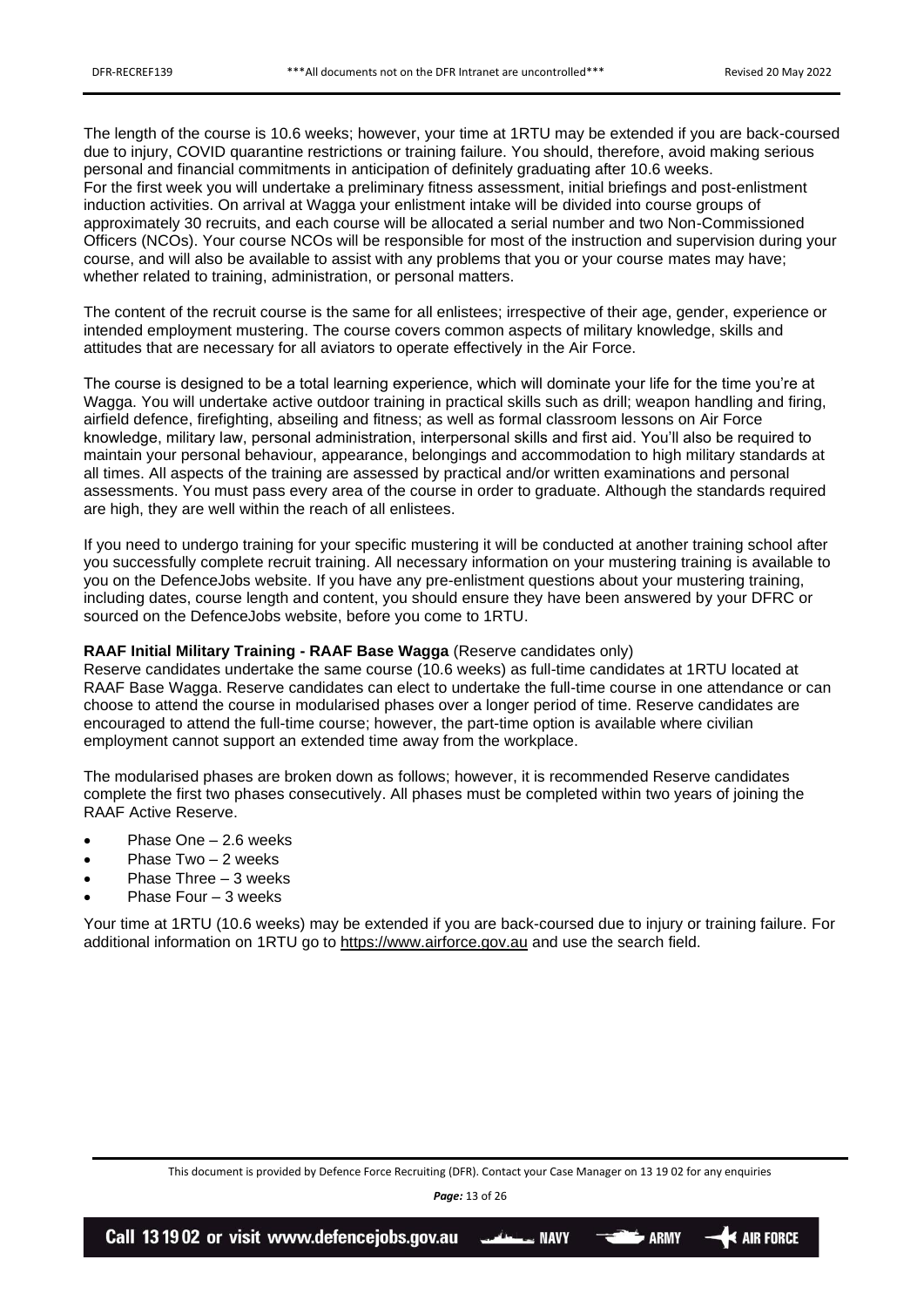# <span id="page-13-0"></span>**Useful Websites for General Entry Preparation**

| Website                                   | <b>Address</b>                                                                            |
|-------------------------------------------|-------------------------------------------------------------------------------------------|
| Defence Jobs                              | https://www.defencejobs.gov.au/                                                           |
| Navy                                      | https://www.navy.gov.au                                                                   |
| Army                                      | https://www.army.gov.au/                                                                  |
| <b>RAAF</b>                               | https://www.airforce.gov.au                                                               |
| <b>RAN Recruit School</b>                 | https://www.navy.gov.au/join-navy/recruit-school                                          |
| <b>Army Recruit Training</b>              | https://www.army.gov.au/our-life/training/army-recruit-training-centre-<br><b>kapooka</b> |
| RAAF No 1 Recruit<br><b>Training Unit</b> | https://www.airforce.gov.au/about-us/no-1-recruit-training-unit                           |
| <b>ADF Reserves</b>                       | http://www.defencejobs.gov.au/reserves/                                                   |
| <b>ADF Operations Link</b>                | www.defence.gov.au                                                                        |

# <span id="page-13-1"></span>**IMPORTANT REQUIREMENTS OF ADF SERVICE – POLICIES AND CONDITIONS**

The topics listed below are Defence conditions of service and policy matters that you should read and become familiar with. You will be given an opportunity by your DFR Case Manager to discuss any aspect of these topics with a military Career Coach. You will be expected to have read and formed a basic understanding of these matters when interviewed at your Assessment Session.

#### <span id="page-13-2"></span>**Operational Service**

As the primary role of the ADF is the defence of Australia and its interests, all personnel face the possibility of deploying to, or near, war zones and dangerous operational environments. While the degree of exposure to combat situations would depend on a number of factors, in some situations and trades, a member of the ADF will be called upon to engage in direct action against an enemy force. Additionally, in peacetime, elements of the ADF may be required to deploy to unstable areas where the risk of violence is high. In these cases, personnel may be required to engage in offensive or defensive action for the protection of themselves and others.

ADF personnel may also be required to participate in other forms of operational activities where a degree of personal risk still exists. Such duties could include major exercises, search and rescue missions, and natural disaster relief.

### <span id="page-13-3"></span>**Sea Service**

There is an expectation that all Navy personnel will serve at sea during the course of their career. Additionally, there are some Army and Air Force roles that may involve sea service.

This document is provided by Defence Force Recruiting (DFR). Contact your Case Manager on 13 19 02 for any enquiries

*Page:* 14 of 26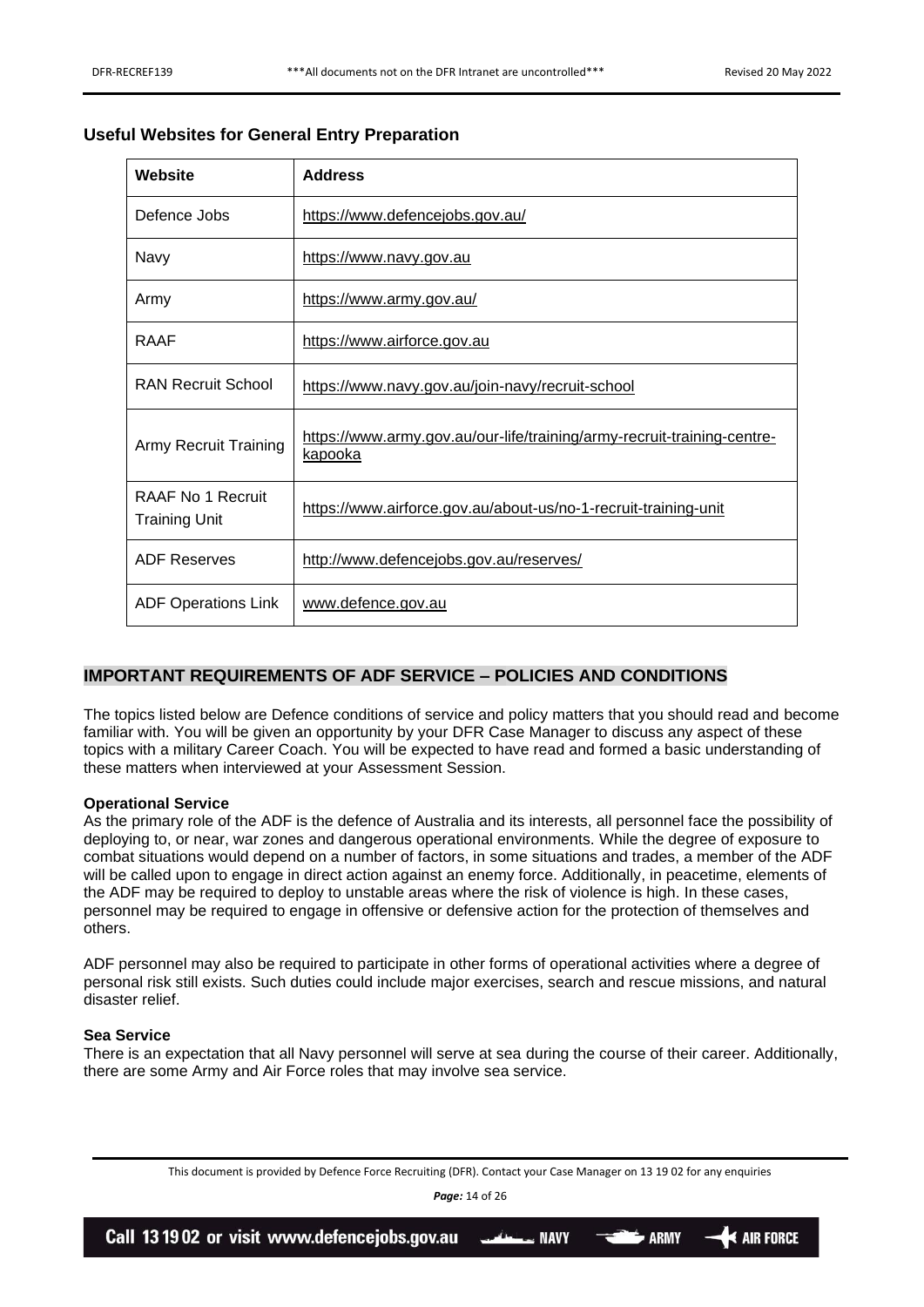# <span id="page-14-0"></span>**Citizenship**

Australian citizenship is a requirement for entry into the ADF. On very rare occasions the Navy, Army or Air Force may consider a permanent resident, but only if there are no other Australian citizens applying and only in very exceptional circumstances. Dual citizens may apply for the ADF provided they are Australian citizens.

# <span id="page-14-1"></span>**Defence Force Discipline Act**

In addition to normal civilian law, ADF personnel are subject to military law, with its own discipline system (Courts) and punishments. Defence personnel are legally bound to follow all lawful commands. Such orders could require personnel to live, work and fight anywhere in Australia or overseas at short notice.

# *What is military discipline law?*

*The Defence Force Discipline Act 1982* (DFDA) establishes a legal system for the maintenance and enforcement of service discipline. Military discipline law concerns offences that are uniquely military, as well as other civil offences that occur in a military environment (both in Australia and overseas). Offences are usually prosecuted within the military discipline system. Criminal offences or other illegal conduct may be referred to civilian prosecuting authorities or civilian police.

# *How does the military discipline system apply to you?*

Discipline is critical to maintaining command and operational effectiveness. The ADF military discipline system provides a legal system that is tailored to the requirements of service in the ADF and the requirements of a disciplined force while protecting the rights of individuals to ensure an ordered, fair, and just workplace. As a member of the ADF you are entitled to legal advice through the ADF Legal Service.

# <span id="page-14-2"></span>**Military Discipline System**

As part of the DFDA, the Military Discipline System consists of the three levels:

- **Discipline Officer Scheme**: Lowest level of disciplinary action available. Enables commanders to deal with minor disciplinary offences in a simple, quick and fair manner.
- **Summary Authorities***:* Mid-level disciplinary action. Enables commanding officers and officers appointed as superior summary authorities to deal with more serious disciplinary offences.
- **Defence Force Magistrate and Courts Martial proceedings**: Highest level of disciplinary action under the DFDA.

The DFDA provides for the automatic review of summary authority proceedings by a Reviewing Authority. An ADF member convicted of a service offence may, depending upon the circumstances, have rights of appeal to the Defence Force Discipline Appeal Tribunal, the Federal Court or the High Court of Australia.

# <span id="page-14-3"></span>**Unrestricted Service**

All members of the ADF are required to provide unrestricted service. This means they must be available (at all times) to be moved or deployed across Australia and overseas. Defence members may be required to work long hours, shift work, irregular hours or a combination of these. Defence members do not have penalty rates or overtime as a condition of service. The requirement to provide unrestricted service also means that a candidate cannot have any civil or criminal restrictions placed on them that would limit their ability to provide unrestricted service. Any candidate subject to an order/sentence that impedes unrestricted service in the ADF cannot be processed until such restrictive circumstances cease. Types of such circumstances may include: Community Service, Good Behaviour Bonds, bankruptcy, Weapons Protection Orders or Apprehended Violence Orders.

# <span id="page-14-4"></span>**Military and Trade Skills**

Throughout their career, members of the ADF are required to acquire and maintain military skills as well as the trade skills and professional qualifications applicable to their employment. Military skills include competency with weapons, combat proficiencies and drill and ceremonial procedures.

This document is provided by Defence Force Recruiting (DFR). Contact your Case Manager on 13 19 02 for any enquiries

*Page:* 15 of 26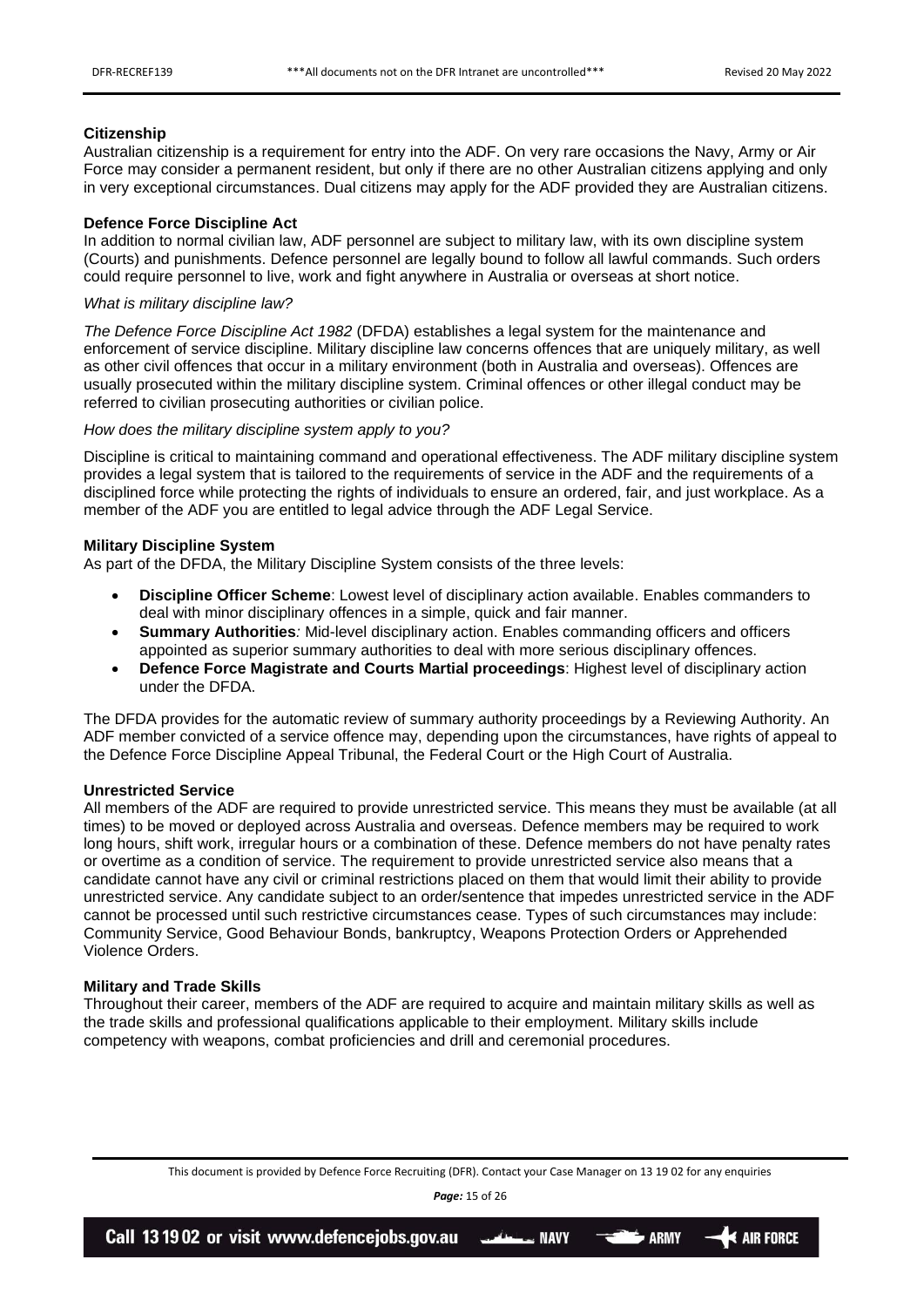# <span id="page-15-0"></span>**Initial Minimum Period of Service** (Full-time candidates only)

The Initial Minimum Period of Service, or IMPS, is a condition of service for appointment/enlistment in the ADF that requires the officer/enlisted member to undertake a minimum period of service (as determined by the individual Service). The IMPS may vary depending on the job and avenue of entry. You should review the IMPS relating to your chosen career path on the Defence Jobs website prior to attending an Assessment Session.

#### <span id="page-15-1"></span>**Age Restriction**

The minimum age to join the ADF is 17 years. All minors (under 18 years of age) must have written consent from their parent/s or legal guardian to join. As evidence of proof of age, all candidates wishing to join the ADF must present an original or certified true copy of their full birth certificate to their Case Manager.

The maximum age to join the ADF will depend on the job and avenue of entry but, in general, a candidate must be able to complete their IMPS before their compulsory retirement age, which is 60 for full-time members, and 65 for reservists. For example; if a full-time job role has an IMPS of six years, the candidate must have joined the ADF before they turn 54.

# <span id="page-15-2"></span>**Postings and Deployments** (Full-time candidates only)

ADF posting policy reflects the need to fill current vacancies as well as the need to rotate personnel through operational, staff and training appointments. Postings assist with the development of the skills and experience of ADF members. Postings are not always possible within the same geographic locality.

It is in the interests of the ADF that postings are sufficiently long for personnel to develop an understanding of their job. This is necessary for the ADF to develop sound techniques, procedures and doctrine. Longer postings also contribute to job satisfaction, family welfare and domestic stability. The posting policy, therefore, aims at achieving lengthy postings, preferably between two and three years duration. Postings may be of a lesser period in some circumstances.

Factors taken into consideration when posting personnel include personal preferences, family welfare or compassionate circumstances. A member's preferences are recorded and reviewed at regular intervals and remain readily accessible for consideration by posting planners. Personal preferences cannot be the overriding influence on selection of a posting. ADF personnel should be aware that on joining the ADF they might be required to move frequently throughout their careers, although in many cases such moves are anticipated and an attraction to join in the first place. The degree of willingness to accept frequent moves can vary through a member's career depending on family circumstances.

ADF personnel, and their families, will normally experience a number of moves, between different localities, during their career. The ADF will, however, assist families to reduce disruptions due to moves by providing removal leave, financial and accommodation assistance. Every effort is made to provide geographical stability for personnel who have children in the last two years of secondary school.

The deployments of ADF personnel within Australia and overseas occurs on a regular basis in response to events such as conflicts, peacekeeping missions, exercises and natural disasters. In many cases, members are required to move at short notice to areas providing only basic amenities. Such deployments will result in separation of members from their families for a potentially extended period. During such deployments the Defence Member and Family Support organisation can provide family support.

# <span id="page-15-3"></span>**Impact on Partners and Family**

You should be aware that service in the ADF has the potential to place strain on relationships. Posting requirements may impact on your partner's employment and your children's schooling. If you have concerns about the impact of Service life on your relationship/family, you should discuss these concerns with your Case Manager.

#### <span id="page-15-4"></span>**Medical and Physical Fitness**

Medical fitness is a fundamental requirement for entry to, and retention in, the ADF since all members may be called on to deploy on operations. ADF members will complete, to varying degrees, arduous training during Initial Military Training, Initial Employment Training, and at various times throughout their career. A high level

*Page:* 16 of 26

This document is provided by Defence Force Recruiting (DFR). Contact your Case Manager on 13 19 02 for any enquiries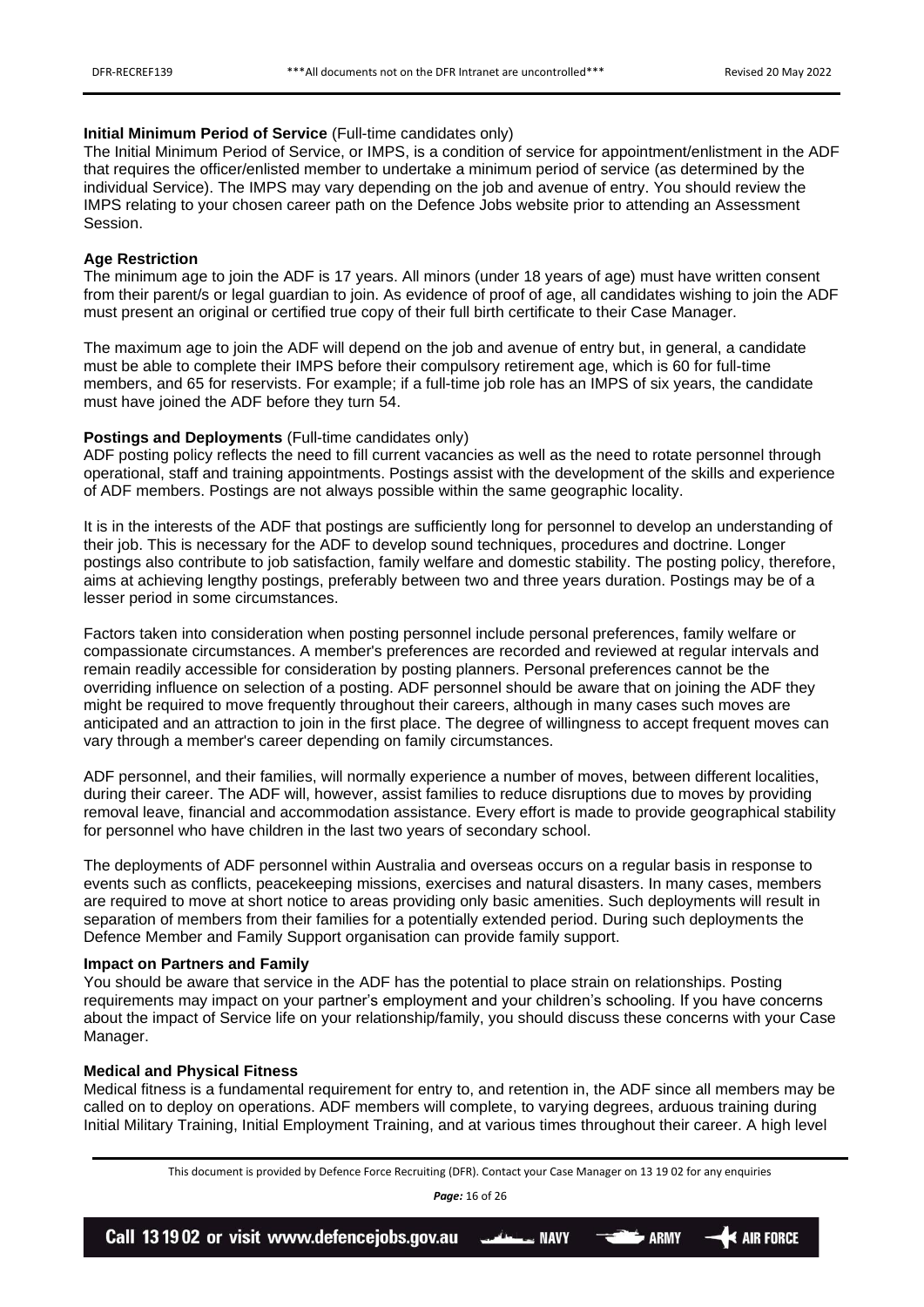of medical fitness is, therefore, vital for ADF members. Any injury or illness permanently affecting a member's fitness for duty may ultimately result in discharge from the ADF. To assist ADF members maintain the best of health, the ADF provides free medical and dental care. All ADF personnel are required to undergo regular medical and dental assessments, vaccinations, and any surgical treatment that may be required as determined by medical authorities.

High standards of physical fitness are also crucial for ADF members. All ADF members must be capable of achieving and maintaining a minimum level of physical fitness as a function of individual operational readiness. During their service, ADF members are required to undergo regular physical fitness assessments to ensure they are maintaining the required level of fitness. Personnel who cannot meet these standards after remedial training may be discharged from the ADF.

# <span id="page-16-0"></span>**Dress and Grooming Standards**

Teamwork and *esprit de corps* are qualities essential to the proper functioning of the ADF. To foster these qualities, and to allow for identification of its members, the three Services have various dress and grooming regulations. By wearing the uniform of their Service, and by having the same general style of appearance, members of the ADF are given a sense of belonging and being part of an organisation with long standing and proud traditions. Additionally, well-groomed members of the ADF help to promote a sense of confidence and pride in the military among the Australian community. Often, military dress and grooming will reflect community trends; however, not all fashions in clothing, accessories and appearance will be permissible for ADF personnel when on duty or in uniform. You should arrive at your initial military training prepared to conform immediately to dress and grooming standards. Refer all enquiries to your Career Coach or your local recruiting centre for specific guidance. Additionally, specific rules may be introduced for certain groups or in special areas to allow for operational, hygiene and safety requirements.

# <span id="page-16-1"></span>**Religious or Cultural Concerns**

Defence recognises and respects the significance of people's religious and cultural beliefs. Under Australian legislation, Defence is not obliged to provide facilities or time off work for members to observe religious practices; however, Defence policy states that, wherever possible, opportunities are to be provided for individual requests for time or facilities required for religious practices or belief systems. This could include time for prayer or a quiet room for personnel.

- **Dress and Grooming:** Many religions, beliefs and cultures have items of dress and grooming (i.e. hair styles and facial hair) that hold special significance. All ADF personnel are required to wear the standard issued uniform and adhere to clothing policies and instructions. Defence policies are, however, flexible in allowing variations in appearance for religious or cultural purposes. The overarching policy on dress, facial hair and hair length and style relates specifically to safety requirements. You should discuss dress and grooming with your Case Manager and understand the requirements in order for you to be compliant on arrival at your initial military training. In some cases, items of dress specific to religious or cultural requirements are to be supplied at your expense and be compliant with the standards advised in the Service manuals for dress and grooming.
- **Tattoos and Jewellery:** Some religions and cultures place significance on tattoos or jewellery and this may conflict with ADF standards. Requests for tattoos or jewellery for religious or cultural reasons will be considered and waivers may be granted.
- **Dietary Needs:** Catering arrangements will, where possible, make every effort to provide flexibility to accommodate the dietary requirements of ADF personnel. Members must, however, be aware that in some cases, it may not be possible to guarantee availability of dietary requests.

# <span id="page-16-2"></span>**Body Embellishment Restrictions**

The Services each have particular personal presentation requirements for serving members. These requirements must be adhered to at all times, including during enlistment. Throughout the recruiting process, body embellishments will be discussed and you will be expected to inform DFR of any current embellishments. Body embellishments include tattoos, branding, piercing, earlobe stretching, bead implantation and any other form of body modification.

This document is provided by Defence Force Recruiting (DFR). Contact your Case Manager on 13 19 02 for any enquiries

*Page:* 17 of 26

Call 13 19 02 or visit www.defencejobs.gov.au \_\_\_\_\_\_\_ NAVY **AIR FORCE**  $\rightarrow$  ARMY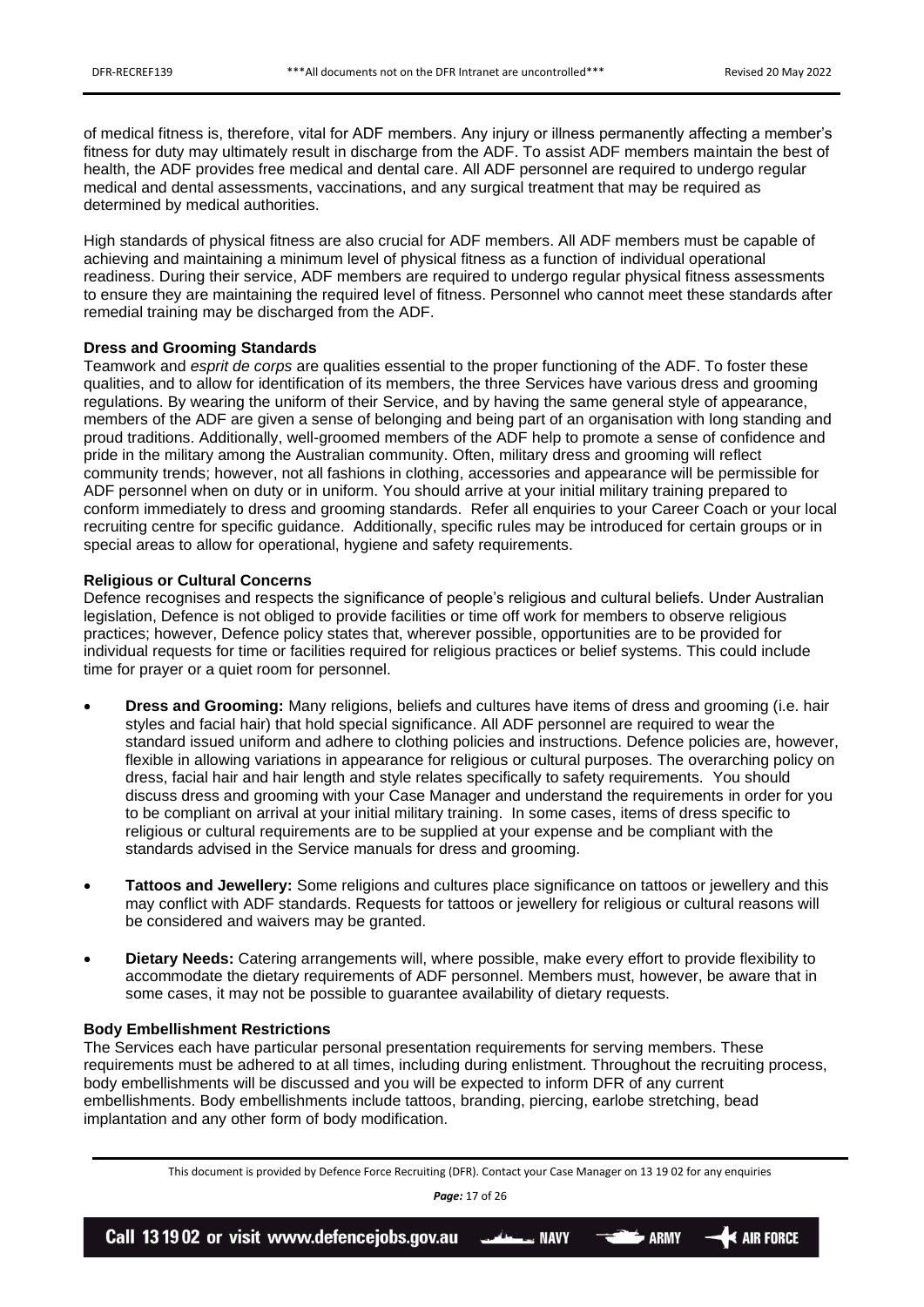# <span id="page-17-0"></span>**Tattoos and Brands**

Applicants should be aware that tattoos and/or brands that do not align with the values of the ADF are prohibited. Tattoos and/or brands are not permitted on the face (including the eyes) and the front portion of the neck, as may be visible in a passport photo when wearing a t-shirt. They are permitted on other parts of the body, unless the tattoo or brand is considered offensive.

Candidates displaying offensive embellishments, tattoos or brands are considered unsuitable for entry to the ADF. Any decision to take action in removing or correcting the body embellishment is your decision and is to be undertaken at your expense. Defence does not advocate undergoing surgery/laser procedures as a means for entry. This action will not guarantee entry into the ADF and you will be subject to further assessment by DFR.

The ADF has additional requirements regarding other forms of body branding, piercing, earlobe stretching and bead implantation. Refer all enquiries to your Career Coach or your local recruiting centre for specific guidance.

## <span id="page-17-1"></span>**Regulation of Lifestyle**

The Australian community has high expectations of the ADF and its members. To maintain these expectations, the ADF has several regulations which affect the lifestyles of members and impact areas such as; recreational use of drugs, consumption of alcohol, unacceptable behaviour and unreasonable debt. Many of the practices regulated or banned by the ADF may be legal under civil law and/or socially acceptable within the Australian community. ADF personnel are expected to uphold the core values and principles of the ADF and their Service at all times, both on and off duty.

# <span id="page-17-2"></span>**Workplace Behaviour**

The ADF strives to be an inclusive and progressive workplace that benefits from diverse personnel. Maintaining appropriate workplace behaviour and treating everyone with respect and fairness is essential to achieving this. Members must be responsible, accountable and considerate of the consequences of their actions, attitude and behaviour towards others at all times. ADF members found to be involved in, contributing to, ignoring or encouraging unacceptable behaviour will be held responsible.

# <span id="page-17-3"></span>**Police History Checks**

The ADF retains the right, under the *Defence Act 1903*, to select only those people who it believes are suitable for employment. Police history checks are conducted during the recruitment process, and prior to enlistment/appointment, to assist DFR staff in assessing each candidate's suitability to serve. A criminal record or a history of unacceptable behaviour may indicate an attitude or a lack of self-control and discipline that is incompatible with the inherent requirements of Service life.

All candidates are required to consent to a police history check for recordable convictions. The nature and circumstance of any offence will be considered to determine the candidate's suitability for employment in the ADF. Every case is assessed on its merits. Candidates are encouraged to discuss any aspects and/or mitigating circumstances pertaining to a criminal record with their Defence Interviewer so this information may be taken into consideration prior to any final decision being made.

This document is provided by Defence Force Recruiting (DFR). Contact your Case Manager on 13 19 02 for any enquiries

*Page:* 18 of 26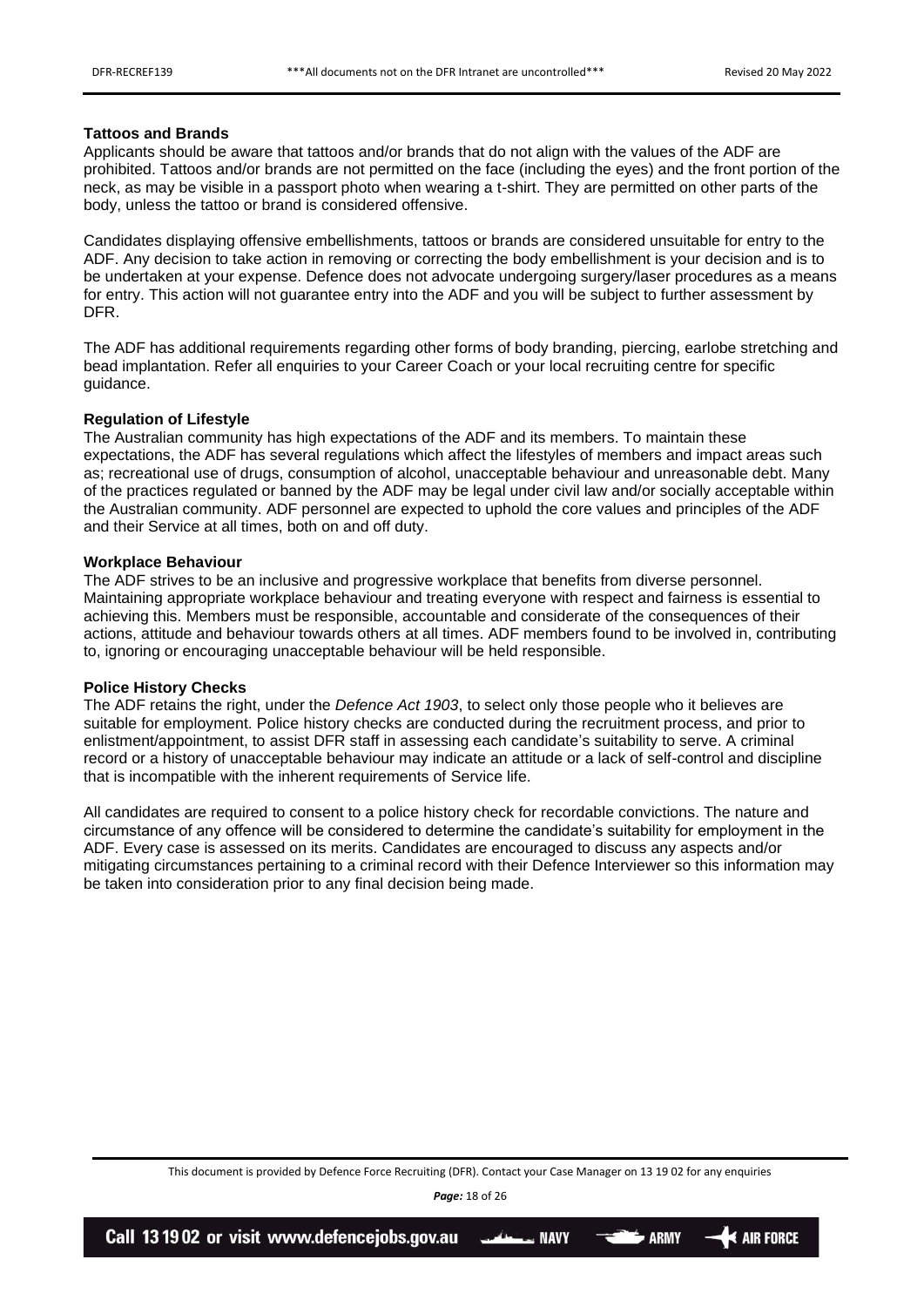## <span id="page-18-0"></span>**Security Checks**

A security assessment, conducted by the Australian Government Security Vetting Agency (AGSVA), will be obtained to determine your suitability for access to national security information. Prior to this a Checkable Background Pre-Screening will be conducted to determine whether you are eligible to continue with a security check. Personal information provided by you during the recruitment process will be treated in strict confidence and will only be used for the purpose outlined in this paragraph. You will be required to submit an online application to the AGSVA for a security clearance. You will not be enlisted or appointed in the ADF until you have been granted a security clearance.

# <span id="page-18-1"></span>**Pre-entry Medical Examination**

During the selection process, your medical fitness will be assessed. You must meet ADF medical standards before an offer of appointment or enlistment is made. Any offer is subject to you maintaining your medical fitness and passing a final medical examination on the day you are appointed or enlisted.

# <span id="page-18-2"></span>**Pre-entry Physical Fitness Assessment**

During the selection process, your physical fitness will be tested. You will be required to pass the Pre-entry Fitness Assessment (PFA) within six weeks of your enlistment or appointment in the ADF. You should discuss the PFA with your Case Manager or Career Coach. Details about the PFA are on page 23-24. A training program and PFA test conditions are available on the ADF Active app, which is free to download from your app store.

## <span id="page-18-3"></span>**Drugs**

Misuse of prescribed and non-prescribed drugs as well as illegal substances (including but not limited to ice, marijuana, glue sniffing etc.) is not tolerated and will result in action being taken against those Defence members who use or misuse such substances–usually termination of your service in the ADF.

# <span id="page-18-4"></span>**Compulsory Drug Testing**

All ADF personnel will be required to provide specimens (urine, hair and/or saliva) as part of the Prohibited Substance Testing Program. A positive test result, or refusal to provide a specimen, will generally constitute grounds for dismissal from the ADF.

# <span id="page-18-5"></span>**Alcohol**

The ADF does not condone the abuse of alcohol nor does it tolerate alcohol consumption practices that impair a member's ability to perform their duties. While the ADF recognises society's attitude to alcohol consumption, it encourages and supports its members in taking a sensible and balanced view on the subject.

# <span id="page-18-6"></span>**Performance Appraisal System**

The ADF uses performance management as the process to monitor and reward good performance, and, where necessary identify and resolve performance issues. No matter what a member's role is or where a member is located, all ADF members participate in the performance management process. Performance appraisal reports are used for a range of career management purposes such as, promotions and postings, and provide a permanent record of a member's achievements throughout their career. All ADF members are encouraged to take an active role in the management of their own performance.

## <span id="page-18-7"></span>**Training Failure**

If you fail to complete any module of your initial training, your ADF service may be terminated. In certain circumstances, you may be offered alternative or remedial training.

## <span id="page-18-8"></span>**Conclusion**

If for any reason you anticipate it will be difficult for you to meet the required standards outlined above, you should discuss the issue with your DFR Case Manager.

This document is provided by Defence Force Recruiting (DFR). Contact your Case Manager on 13 19 02 for any enquiries

*Page:* 19 of 26

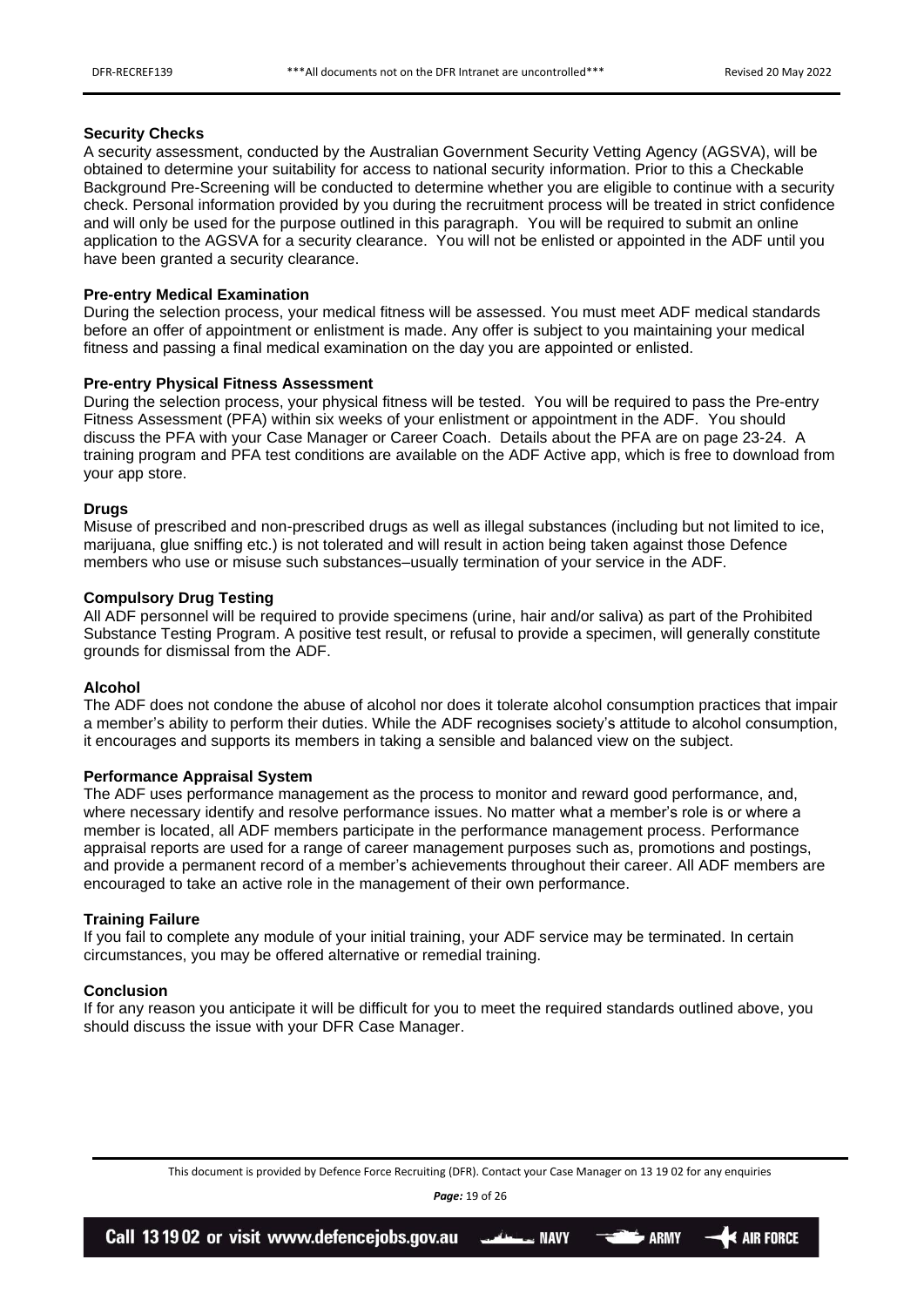# <span id="page-19-0"></span>**CONDITIONS AND BENEFITS OF SERVICE (HOUSING, LEAVE etc.)**

For information relating to ADF pay and conditions see [https://www.defence.gov.au/PayAndConditions/.](https://www.defence.gov.au/PayAndConditions/)

#### <span id="page-19-1"></span>**Superannuation** (Full-time candidates only)

Superannuation is a contribution made by Defence as a percentage of your salary. Superannuation is designed so you can have access to a source of income (or rely less on Government support) in retirement. Access to your superannuation generally occurs when you reach preservation age. All new members of the ADF will become members of ADF Super, the default superannuation fund from 1 July 2016, unless the details of another fund of choice have been provided on form AE689. The funds which will be paid to you when you stop working will come from a benefit which is made up of your personal contributions and the interest earned and an employer benefit which is the Government's contribution to your superannuation. Defence will contribute 16.4 per cent of your salary to your superannuation fund.

You can find more information at<https://www.adfsuper.gov.au/> or

[https://www.defence.gov.au/PayandConditions/ADF/Super-ADF.asp.](https://www.defence.gov.au/PayandConditions/ADF/Super-ADF.asp)

If you are discharged before age 60 due to injury or illness you may be eligible to receive benefits from the statutory death and invalidity scheme.

Former members of the permanent/regular forces (including those who have undertaken a gap year) or Reservists who have undertaken a period of Continuous Full-time Service (CFTS) in the past, may be a member of one of the two other superannuation schemes–Defence Force Retirement and Death Benefits, and Military Super–which are now closed to new members. Information on these schemes can be found at [https://www.csc.gov.au.](https://www.csc.gov.au/)

Certain former members of the Military Superannuation and Benefits Scheme (also known as Military Super) may be required to rejoin Military Super. Military Super members can then elect to transfer to ADF Super, or then transfer to another complying fund of their choice. Further information can be found by contacting the scheme.

Former members of DFRDB can no longer rejoin DFRDB and must join ADF Super, or then elect to transfer to another complying fund of their choice. Further information can be found by contacting the scheme.

#### <span id="page-19-2"></span>**Categorisation**

Throughout your career you will be categorised as either a:

- a. Member with Dependants (MWD)
- b. Member with Dependants (Unaccompanied) (MWD(U)) or
- c. Member without Dependants (MWOD).

These categories are used to determine the conditions of service you are entitled to (e.g. housing). As a general guide the categories mean:

- a. MWD has in their household people who meet the definition of dependant. They need to be providing a home for them at the posting location, and live in it with at least one dependant.
- b. MWD(U) provides a home for dependants, but is unable to live with the dependants for Servicerelated reasons; for example, the member is required to serve at another location and the dependants are unable to move for recognised reasons such as health, employment or educational commitments.
- c. MWOD does not qualify under one of the other two categories above.

This document is provided by Defence Force Recruiting (DFR). Contact your Case Manager on 13 19 02 for any enquiries

*Page:* 20 of 26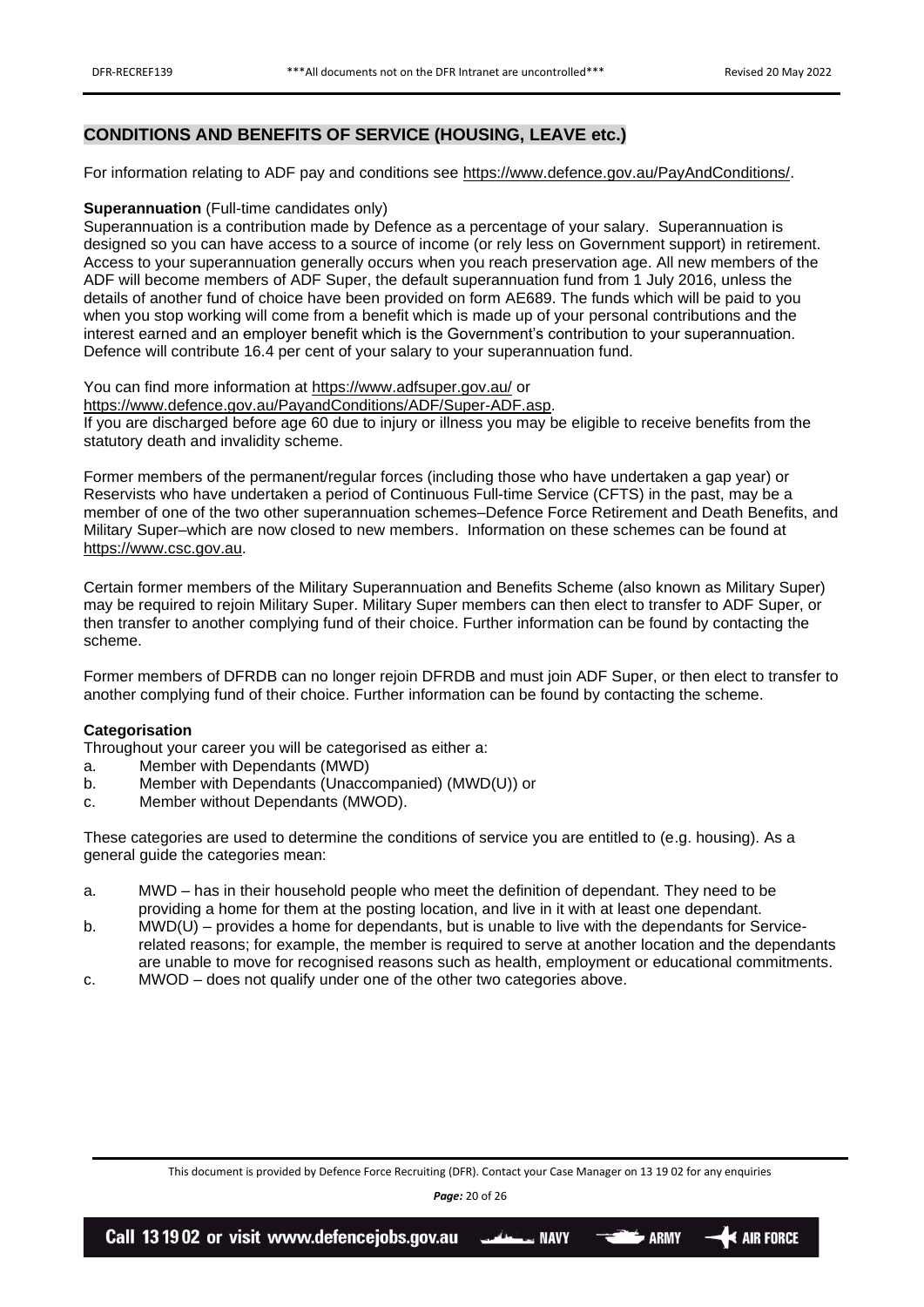# <span id="page-20-0"></span>**Interdependent (De Facto) Relationships**

If you and your partner, irrespective of gender, have lived together in a bona fide domestic de facto relationship in a common household, and you continue to maintain the household after your enlistment/appointment in the ADF, you may be eligible to apply for recognition of an interdependent relationship. Recognition of an interdependent relationship entitles you and your partner to benefits such as subsidised housing and removals. Those candidates wishing to apply for recognition of an interdependent relationship must complete their application as soon as they accept an offer of appointment or enlistment. Candidates should consult with their Enlistment Coordinator to obtain an application form and additional information about applying for an interdependent relationship.

# <span id="page-20-1"></span>**Recognised Relationships and Dependants**

Relationships and dependants are sometimes treated as two different things by the ADF. When you join the ADF you can apply to have an interdependent relationship recognised (on a form AD150), but this might not necessarily mean that the ADF will automatically recognise a dependency if you do not normally live together. If you are in a recognised relationship *and* you normally live together (and you have supporting paperwork to show that you do) then the ADF would normally recognise a dependant after it has been approved (on a form AE681) and you will receive all of the associated conditions of service. However, if your relationship is not recognised as a dependency then you will not receive the associated benefits.

The differences between recognised relationships and recognised dependants can be complex and confusing. If candidates have questions they should discuss this with their Defence Force Recruiting Centre or as soon as possible after joining the ADF.

#### <span id="page-20-2"></span>**Accommodation** (Full-time candidates only)

Members with dependants who are posted to localities where they do not own a suitable home, and in which they intend to maintain a family home, are entitled to accommodation assistance. This assistance may be either the provision of a Service Residence or payment of Rental Allowance if no Service Residence is available and the member is required to obtain accommodation from the private rental market.

All Service Residences are unfurnished. Some Service Residences are located on base, but most are located in the community.

Living-in quarters are normally provided by the ADF to accommodate members without dependants, unaccompanied members and temporary personnel, including members who are attached for short periods of duty or training away from their unit location. If you are a an ADF member without dependants you may be required to reside in living in quarters for a period stipulated by your Services or unit before permission is granted to seek other accommodation utilising the Rental Allowance scheme. There may be times when living-in accommodation is not available due to refurbishment activities or large personnel movements, resulting in members being required to find accommodation in the private rental market utilising the Rental Allowance scheme.

## <span id="page-20-3"></span>**Removals** (Full-time candidates only)

The word 'removal' is commonly used to mean the entitlement for you, your family and your belongings to be removed from one location to another, at ADF expense. Generally, a removal is a consequence of a posting. The type of removal that is granted, i.e. furniture and effects or personal effects only, depends on the length of posting. A posting duration of greater than six months are entitled to a removal.

## <span id="page-20-4"></span>**Leave Entitlements** (Full-time candidates only)

Annual leave is credited fortnightly, amounting to 20 working days per year. There are other types of special purpose leave that may be granted in certain circumstances or used to compensate for arduous, special or prolonged duty. This includes trainee leave, seagoing and flying leave, remote locality and field leave.

This document is provided by Defence Force Recruiting (DFR). Contact your Case Manager on 13 19 02 for any enquiries

*Page:* 21 of 26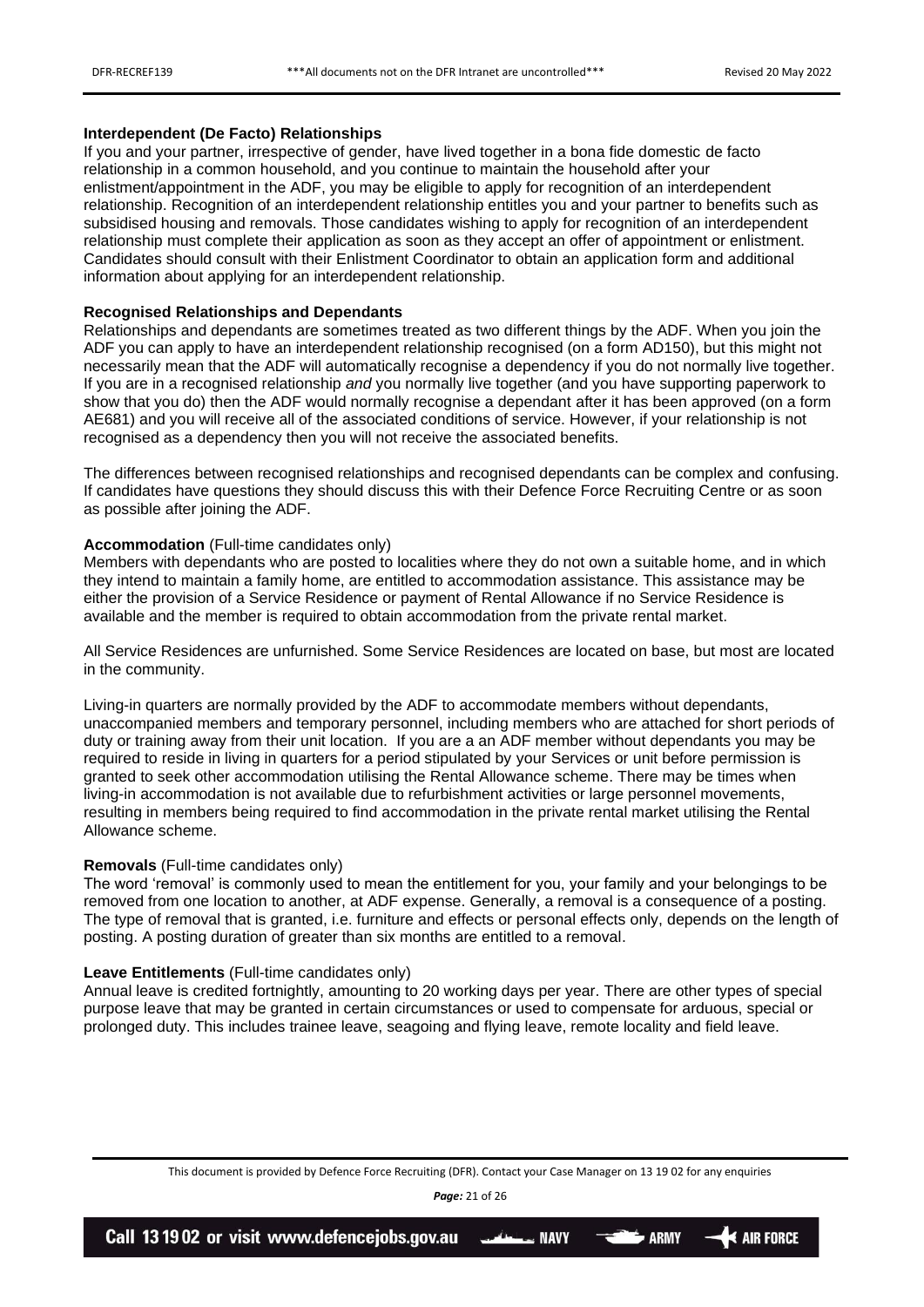# <span id="page-21-0"></span>**Long Service Leave** (Full-time candidates only)

Long Service Leave accrues at a rate of nine days per year of service and may be taken after 10 years of service. Employment with other Government departments and authorities (e.g. hospitals, councils) may also be recognised for Long Service Leave purposes, providing there is not more than 12 months break in continuity between that employment and joining the ADF. Candidates who believe they may be eligible should apply for recognition of previous employment for Long Service Leave purposes.

# <span id="page-21-1"></span>**Annual Leave Free Travel** (Full-time candidates only)

A member serving in Australia who has no spouse, interdependent partner or children, and whose nominated family is in Australia, but not at the member's place of duty, may be eligible to travel at Commonwealth expense. This will be achieved by the most economical means of public transport to and from the nominated family home location within Australia.

In cases where the member's nominated family permanently resides overseas, the travel entitlement is return travel to an international terminal in Australia nearest to the member's locality of posting from which a flight departs to the overseas locality of the nominated family.

Those who are eligible may be entitled to the following:

- a. **Return trips**: Members may be eligible for one return trip per leave year. Trainees may be granted up to three return trips (see Leave Travel for Trainees below).
- b. **Deferred recreation leave**: If service reasons prevent a member from accessing their recreation leave travel, they may apply to defer it into the following leave year. They must still meet all the conditions for eligibility in the following year.
- c. **Recalled from leave**: If a member is recalled for service reasons while on recreation leave travel entitlement, they are considered to have not used their travel entitlement.
- d. **Limit of recreation leave travel**: Remote location leave travel, recreation leave travel and reunion travel must not exceed seven trips per leave year.

# <span id="page-21-2"></span>**Leave Travel for Trainees** (Full-time candidates only)

A trainee may, subject to service requirements and course structures, be granted free return travel to the address of the member's home location within Australia. This typically occurs during term or semester breaks in the course, or on graduation, on can be taken up to three times in any period of twelve months' duration. Conditions apply.

# <span id="page-21-3"></span>**Medical and Dental Treatment** (Full-time candidates only)

The ADF provides full medical and dental treatment as required to keep or restore you, as far as possible, to normal health. Certain procedures (e.g. cosmetic surgery) are not normally provided at Defence expense.

# <span id="page-21-4"></span>**Further Education for Serving Members** (Full-time candidates only)

The Defence Assisted Study Scheme (DASS) exists to encourage personnel to undertake educational and training courses which enhance their professional capability. DASS aims to give personnel the opportunity to participate in the general upward movement of educational levels and to increase their professional effectiveness.

Only members of the ADF on full-time service or on leave from that Service (including leave without pay) are eligible for assistance through DASS.

Approval may be given for courses of study conducted or arranged by:

- a. Australian public education or vocational training institutions including public universities, institutes of technology, colleges of advanced education and secondary schools; or
- b. Any other institution approved on a case-by-case basis by the approving authority, but not private or overseas institutions when similar courses are reasonably available to the member through public institutions in Australia.

This document is provided by Defence Force Recruiting (DFR). Contact your Case Manager on 13 19 02 for any enquiries

*Page:* 22 of 26



 $\Rightarrow$  ARMY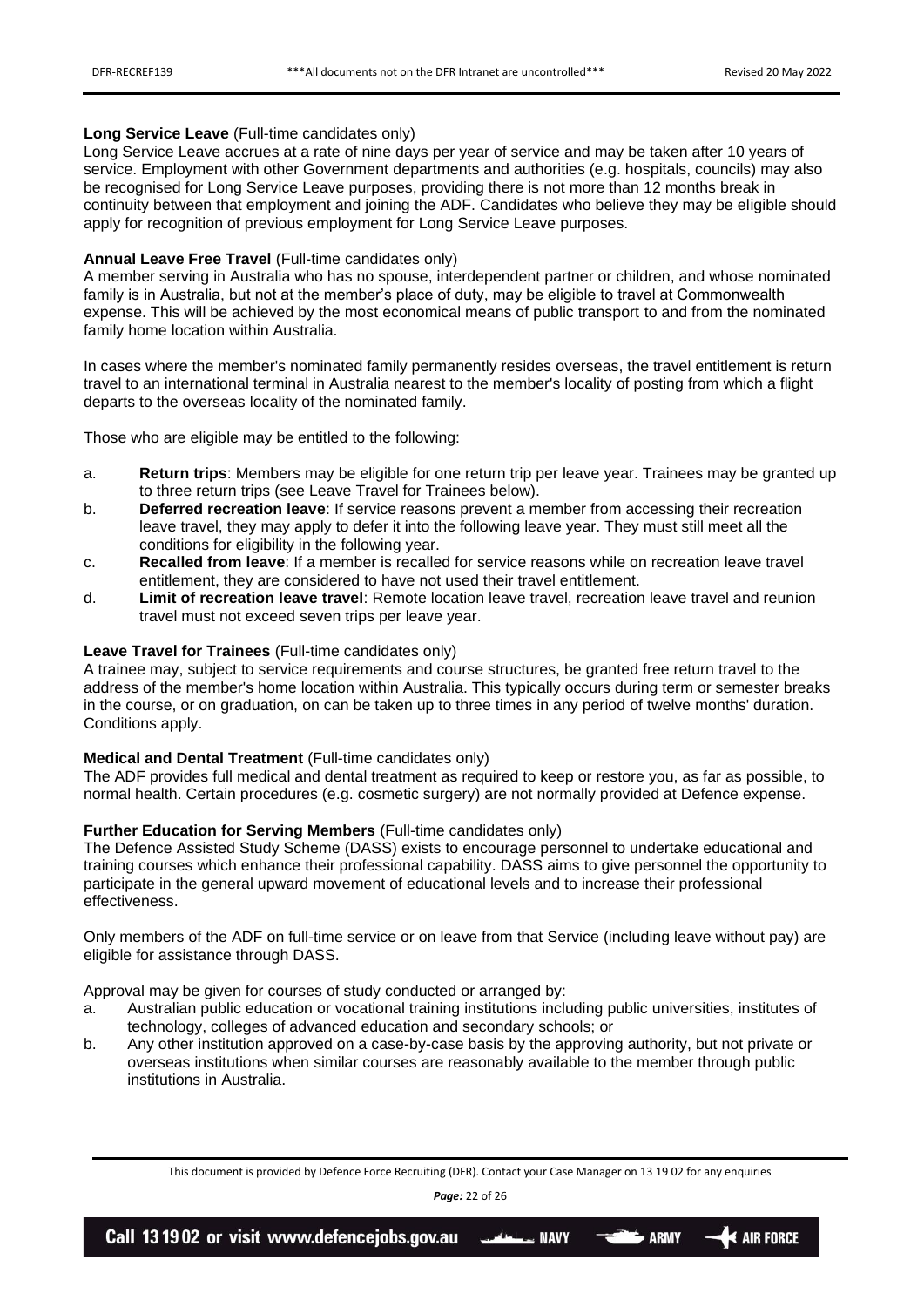Financial assistance may include:

- a. Compulsory tuition fees
- b. Other compulsory fees levied by the institution
- c. Higher Education Loan Program (HELP) debts

Defence aims to provide a high level of financial support for further education. Every effort will be made to maintain reimbursement rates at 75% or higher. Up to 100% of approved costs may be reimbursed. Members should not, however, expect financial support, as this may vary depending on the availability of funding, the number of applications submitted across the ADF, and the relevance of the subject matter to be studied in relation to the member's current or future position. The reimbursement rates are varied to ensure DASS expenditure remains within the available budget and in some circumstances reimbursement rates could fall significantly below 75%. For all courses completed within a calendar year the same reimbursement rate will apply across all DASS levels.

Members may be eligible for a maximum study release of 90 hours per semester. Residential segments are to be included in the 90 hours per semester, calculated at 7.5 hours per full day of release.

Up to three hours travelling time may be granted in any week for travel to or from approved study activities where the travel must occur in normal duty time.

# <span id="page-22-0"></span>**RESERVE SUPPORT**

#### **[Employer Support Payment \(ESP\) Scheme](https://www.defencereservessupport.gov.au/employers-of-reservists/employer-support-payment-scheme/)** (Reserve candidates)

ESP Scheme provides financial assistance to eligible employers to help offset the cost of releasing employees for most categories of ADF Reserve service. ESP is paid at a set weekly rate regardless of the employee's salary and there are no restrictions on the way employers can use the money. The weekly rate is equivalent to the average weekly full-time adult's ordinary time and earnings.

# <span id="page-22-1"></span>**Leave Policy** (Reserve candidates)

Public Sector Leave Guidelines - The Australian Government Employment Bargaining Framework requires the incorporation of leave policies and employment practices in enterprise agreements and other workplace arrangements that support the release of Defence Reservists for peacetime training and deployment.

Private Sector Leave Guidelines - These guidelines have been developed, in consultation with peak bodies, for all private sector employers. Federal, State, Territory and Local Governments and their instrumentalities are covered under separate policies. The business environment is complex and multi-faceted - a single solution will not suit all circumstances. Accepting this, the aim of these guidelines is to provide a model of supportive arrangements and practices that is of general application.

The guidelines developed by the Defence Reserves Support Council (DRSC), provide clear direction to employers, Reservists and the ADF in relation to Reservists employed in the private sector. Employers are strongly encouraged to adopt the guidelines as a best-practice model for supportive workplace arrangements and practices.

# <span id="page-22-2"></span>**The Defence Reserves Support Council** (Reserve candidates)

The DRSC promote the benefits of employing members of the Reserve and to establish a flexible partnership with the community and employers so they are encouraged to support those in the Reserve. Members of the DRSC can explain the rights and responsibilities of both employers and Reservists, such as how it is mandatory for employees to be released for Defence service and for the training necessary to prepare for that service and makes it unlawful for an employer to discriminate against, disadvantage or dismiss an employee for undertaking Defence service.

This document is provided by Defence Force Recruiting (DFR). Contact your Case Manager on 13 19 02 for any enquiries

*Page:* 23 of 26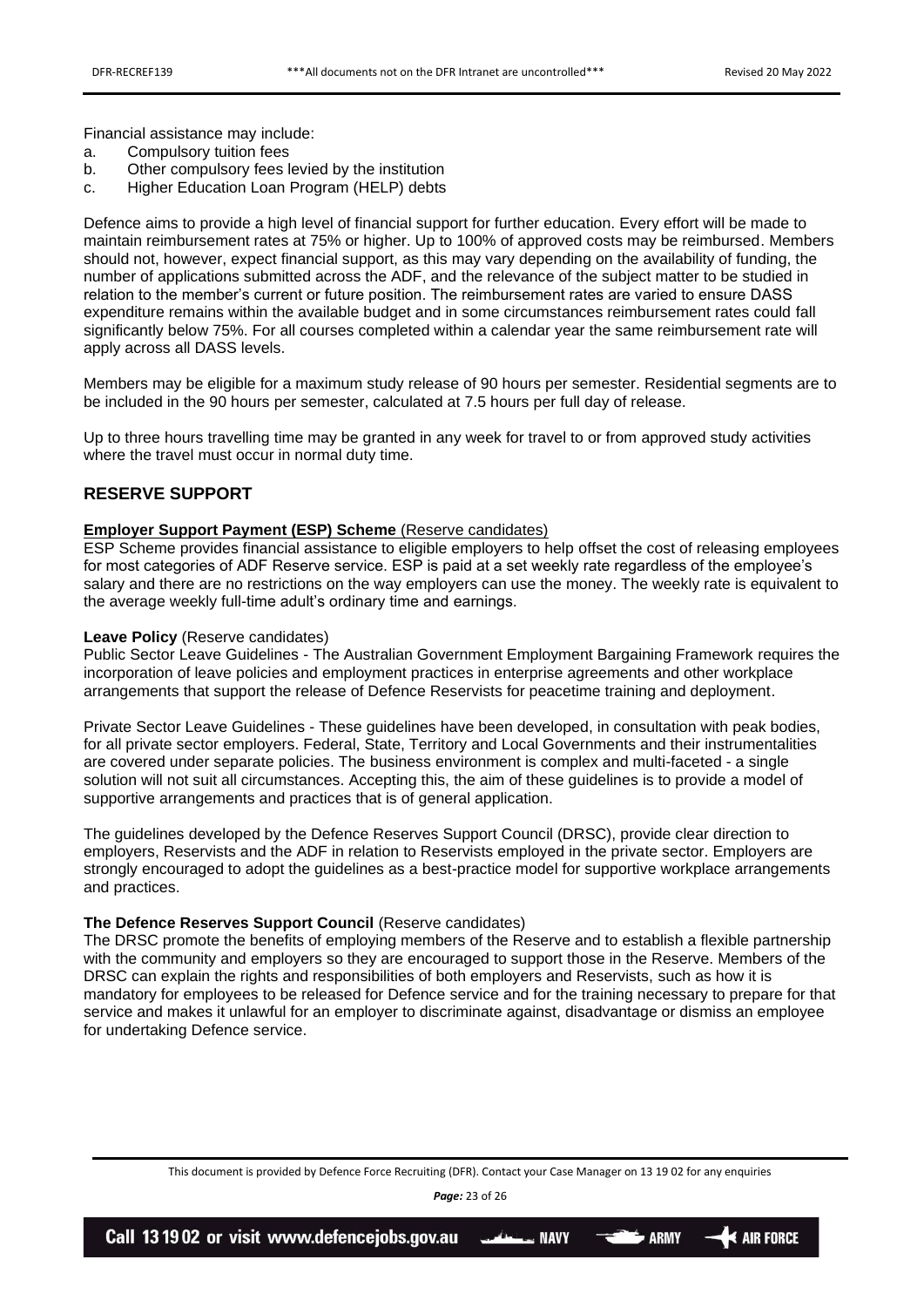# <span id="page-23-0"></span>**Department of Defence Reserve and Employer Support Division – Office of Reserve Service Protection (ORSP)** (Reserve candidates)

The Office of Reserve Service Protection (ORSP) was established under the provisions of the Defence Reserve Service (Protection) Regulations 2001 (the Regulations). ORSP provides advice and assistance to reservists, their units, and employers, in dealing with the provisions of the Defence Reserve Service (Protection) Act 2001 (the Act). The Act sets out the entitlements and prohibitions that apply in relation to people who are rendering, who have rendered, or may render, Defence service as members of the Reserve.

ORSP can also provide advice to employers regarding their obligations under the Act. Reservists, or their units, may bring to the attention of ORSP cases of potential or perceived discrimination and/or disadvantage in their civilian employment, educational status, and partnership or practice rights as a result of their Reserve service. If the issue cannot be resolved informally, or at unit level, ORSP becomes responsible for receiving, investigating and managing the resolution of formal complaints made by Reservists under the Act.

# <span id="page-23-1"></span>**Employer Engagement Program (EEP)** (Reserve candidates)

The EEP co-ordinated by the Directorate of Employer and Industry Engagement, provides employers with a better understanding of Defence and the work Reservists perform. The opportunities offered through the program to employers include two activities 'Boss Lift' and 'Exercise Executive Stretch'. Boss lift enables employers of Reservists to learn first-hand what the ADF does on exercises and operations. Further, employers involved in Boss Lift gain an insight into the benefits Reserve training brings to the civilian workplace. There is also an opportunity for employers to see their employees working as Reservists.

Exercise Executive Stretch is aimed at senior, middle and line management to show and involve them activities that demonstrate skills such as leadership, teamwork, communication and decision making that can be gained through participation in the Reserve. It is hoped that employers will be encouraged to support their employees who are in the Reserve following their participation in this activity.

The benefit to the ADF is the opportunity to provide members of the business community with first-hand experience of the ADF training philosophy and the training methods used by the ADF. Ideally, it is hoped that employers will, as a consequence, understand how their employee's involvement in the Reserve will benefit their business. Additionally, employers will be more inclined to encourage participation by the employees in Reserve activities, including the release of Reservists for periods of continuous training or deployment.

# *Further Information for Reservists and their Employers*

Defence Reserve Support Toll free: 1800 803 485 Website: [www.defencereserves.com](http://www.defencereserves.com/)

This document is provided by Defence Force Recruiting (DFR). Contact your Case Manager on 13 19 02 for any enquiries

*Page:* 24 of 26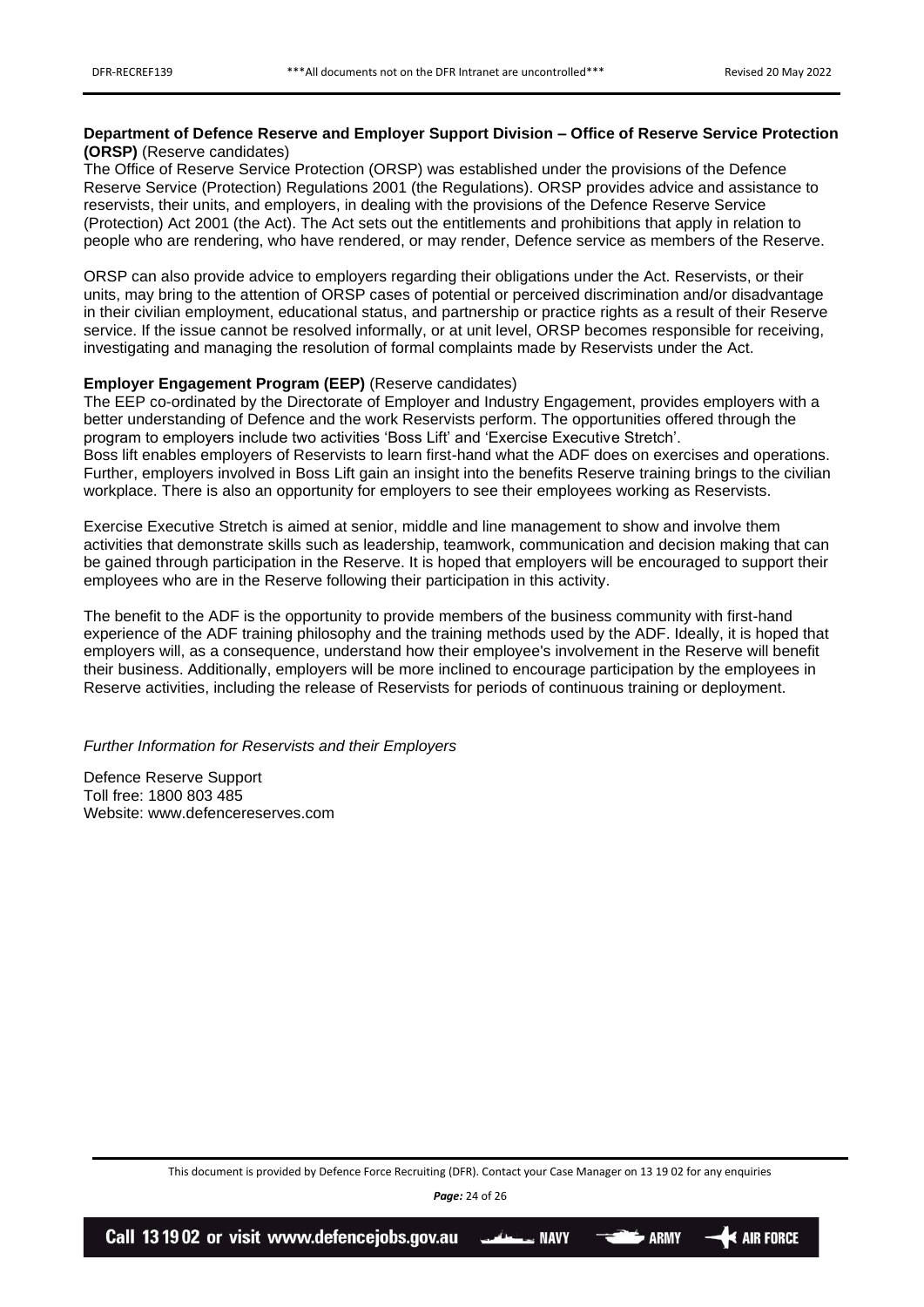# <span id="page-24-0"></span>**FITNESS STANDARDS REQUIRED FOR ADF ENTRY**

The aim of the Pre-entry Fitness Assessment (PFA) is to determine if a potential recruit is at a sufficient level of fitness to safely commence training. This assessment must be passed prior to entry.

Please be aware that:

- The PFA represents the **minimum** standard required for ADF entry; the standard is higher during service.
- Even if candidates successfully pass the PFA, they must maintain their fitness training to increase their physical capacity and lower the risk of injury or failure after enlistment/appointment.
- Newly enlisted/appointed candidates will be required to meet the PFA standard immediately after enlistment/appointment.
- Failure to meet the standard after entry may delay training or threaten future ADF employment.
- When participating in the PFA you should apply your best effort and not rely on achieving the minimum standard because PFA results are a factor in merit based selection.

## <span id="page-24-1"></span>**PFA Standards**

The shuttle run consists of running between two lines 20 metres apart; the figure below indicates this.



#### **Navy**

PFA standards for Navy candidates, with the exception of Clearance Diver candidates, are set out in the table below. Clearance Diver candidates are required to complete 30 push-ups, 25 sit-ups and achieve level 10.1 on the shuttle run.

|                                        | Gender and Age |                |               |                     |               |                 |               |                 |
|----------------------------------------|----------------|----------------|---------------|---------------------|---------------|-----------------|---------------|-----------------|
| Component                              | Male<br>$35$   | Female<br>$35$ | Male<br>35-44 | Female<br>$35 - 44$ | Male<br>45-54 | Female<br>45-54 | Male<br>55-59 | Female<br>55-59 |
| Sit-Ups<br>(1:3 cadence)               | 20             | 20             | 15            | 15                  | 10            | 10              | 5             | 5               |
| 2.4km Run<br>(mm:ss)                   | 14:00          | 16:00          | 16:00         | 18:00               | 18:00         | 20:00           | 19:00         | 21:00           |
| 5km Walk<br>(mm:ss)                    | 43:00          | 44:00          | 45:00         | 46:00               | 46:00         | 47:00           | 48:00         | 49:00           |
| <b>Shuttle Run</b><br>(required level) | 6.1            | 5.5            | 5.7           | 5.2                 | 5.3           | 4.9             | 5.1           | 4.6             |
| 500m Swim<br>(mm:ss)                   | 13:30          | 14:30          | 14:30         | 15:30               | 15:30         | 16:30           | 16:30         | 17:30           |

Sit-ups are performed to a cadence of one sit-up every three seconds.

Alternative pathways program may be available for Indigenous candidates to complete the PFA. For more information regarding this pathway, please speak to a Defence Force Recruiting member.

This document is provided by Defence Force Recruiting (DFR). Contact your Case Manager on 13 19 02 for any enquiries



Call 13 19 02 or visit www.defencejobs.gov.au \_\_\_\_\_\_\_\_ NAVY

**ARMY**